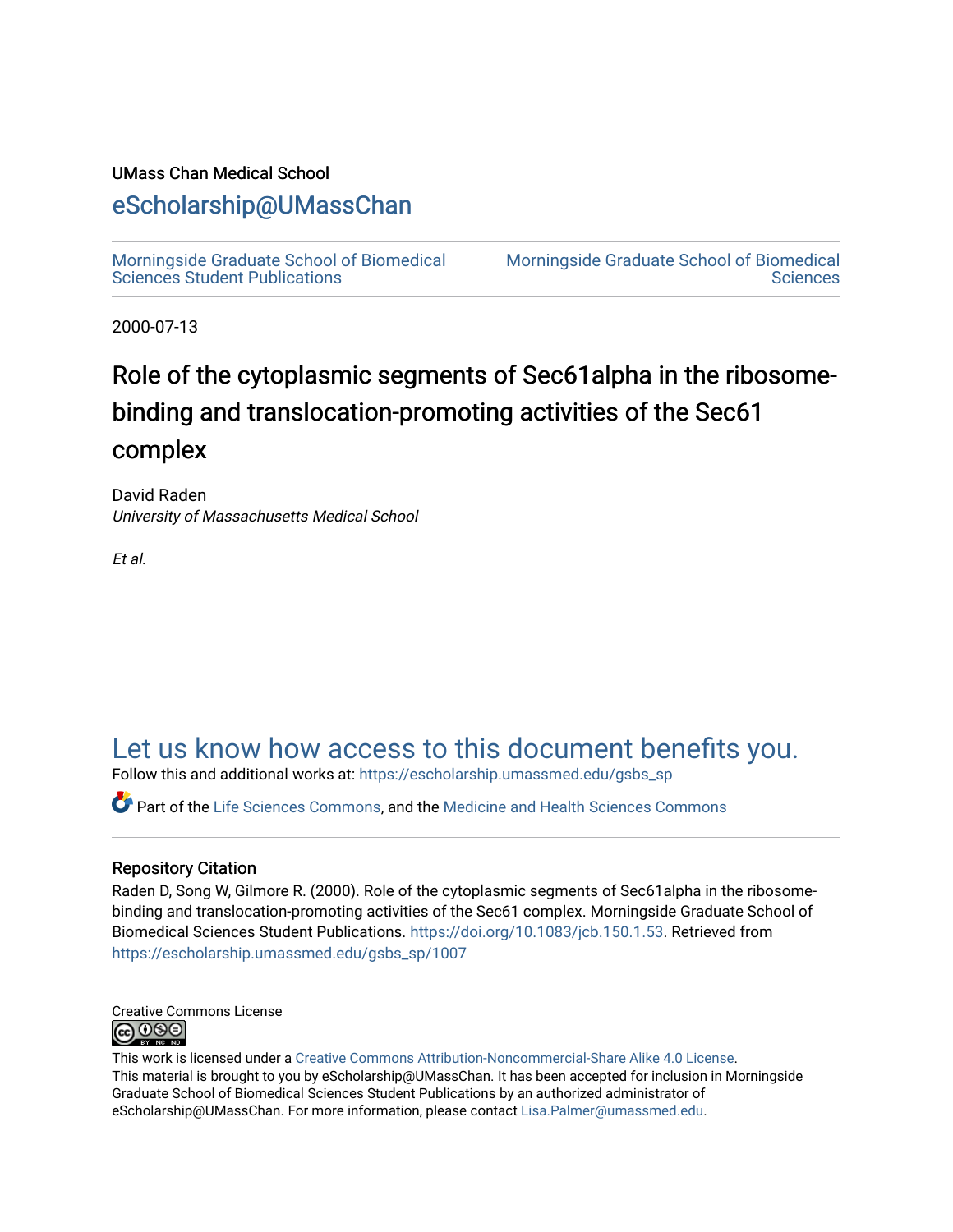# **Role of the Cytoplasmic Segments of Sec61**a **in the Ribosome-binding and Translocation-promoting Activities of the Sec61 Complex**

# **David Raden, Weiqun Song, and Reid Gilmore**

Department of Biochemistry and Molecular Biology, University of Massachusetts Medical School, Worcester, Massachusetts 01655-0103

*Abstract.* The Sec61 complex performs a dual function in protein translocation across the RER, serving as both the high affinity ribosome receptor and the translocation channel. To define regions of the Sec61 complex that are involved in ribosome binding and translocation promotion, ribosome-stripped microsomes were subjected to limited digestions using proteases with different cleavage specificities. Protein immunoblot analysis using antibodies specific for the  $NH<sub>2</sub>$  and COOH terminus of  $\text{Sec61}\alpha$  was used to map the location of proteolysis cleavage sites. We observed a striking correlation between the loss of binding activity for nontranslating ribosomes and the digestion of the COOHterminal tail or cytoplasmic loop 8 of Sec61a. The proteolyzed microsomes were assayed for SRP-independent translocation activity to determine whether

# *Introduction*

Proteins that are translocated across or integrated into the ER are cotranslationally recognized by the 54-kD subunit of the signal recognition particle  $(SRP)^1$  when the NH<sub>2</sub>terminal signal sequence emerges from the exit site on the large ribosomal subunit (for review see Walter and Johnson, 1994). Targeting of the SRP–ribosome nascent chain complex to the RER is mediated by the interaction between the SRP and the SRP receptor (SR), a heterodimeric GTPase localized to the RER. A GTPase cycle in-

high affinity binding of the ribosome to the Sec61 complex is a prerequisite for nascent chain transport. Microsomes that do not bind nontranslating ribosomes at physiological ionic strength remain active in SRP-independent translocation, indicating that the ribosome binding and translocation promotion activities of the Sec61 complex do not strictly correlate. Translocationpromoting activity was most severely inhibited by cleavage of cytosolic loop 6, indicating that this segment is a critical determinant for this function of the Sec61 complex.

Key words: endoplasmic reticulum • protein targeting • protein translocation • translocon structure • protein topology

volving SRP54 and SR $\alpha$  initiates the release of the signal sequence from SRP, and results in the attachment of the ribosome–nascent chain complex (RNC) to the translocation channel (Connolly and Gilmore, 1989; Rapiejko and Gilmore, 1997).

The nascent polypeptide is subsequently transported across the ER membrane through a protein-lined aqueous pore in the membrane (Gilmore and Blobel, 1985; Simon and Blobel, 1991; Crowley et al., 1993). The central core of this protein translocation channel is the Sec61 complex, a heterotrimeric integral membrane protein consisting of Sec61 $\alpha$ , Sec61 $\beta$ , and Sec61 $\gamma$  (Görlich et al., 1992; Görlich and Rapoport, 1993). The Sec61 complex oligomerizes within the plane of the membrane to form a quasi-pentagonal 85–100-Å ring surrounding a 20–40-Å pore (Hanein et al., 1996; Hamman et al., 1997). Nascent polypeptides are thought to traverse the membrane via the central pore in the Sec61 oligomer, as proteins undergoing transport are in continuous contact with Sec $61\alpha$  once the ribosomenascent chain complex engages the translocation channel (Mothes et al., 1994). Of the 10 transmembrane (TM) segments of *Saccharomyces cerevisiae* Sec61a, TM2 and TM7 are the targets for photoreactive cross-linking agents when

Address correspondence to Reid Gilmore, Department of Biochemistry and Molecular Biology, University of Massachusetts Medical School, 55 Lake Avenue North, Worcester, MA 01655-0103. Tel.: (508) 856-5894. Fax: (508) 856-6231. E-mail: reid.gilmore@umassmed.edu

<sup>&</sup>lt;sup>1</sup>Abbreviations used in this paper: C<sub>X</sub>-PK-RM, chymotrypsin-digested PK-RM; ECL, enhanced chemiluminescence; NAC, nascent chain–associated complex; OST, oligosaccharyltransferase; PIC, protease inhibitor cocktail; PK-RM, puromycin high salt–washed RM; RM, rough microsomes; RNC, ribosome nascent chain complex; SR, signal recognition particle receptor; SRP, signal recognition particle; TEA, triethanolamine acetate, pH 7.5; TM, transmembrane;  $T_X$ -PK-RM, trypsin-digested PK-RM; Th<sub>X</sub>-PK-RM, thermolysin-digested PK-RM;  $V_X$ -PK-RM, endoproteinase Glu-C–digested PK-RM.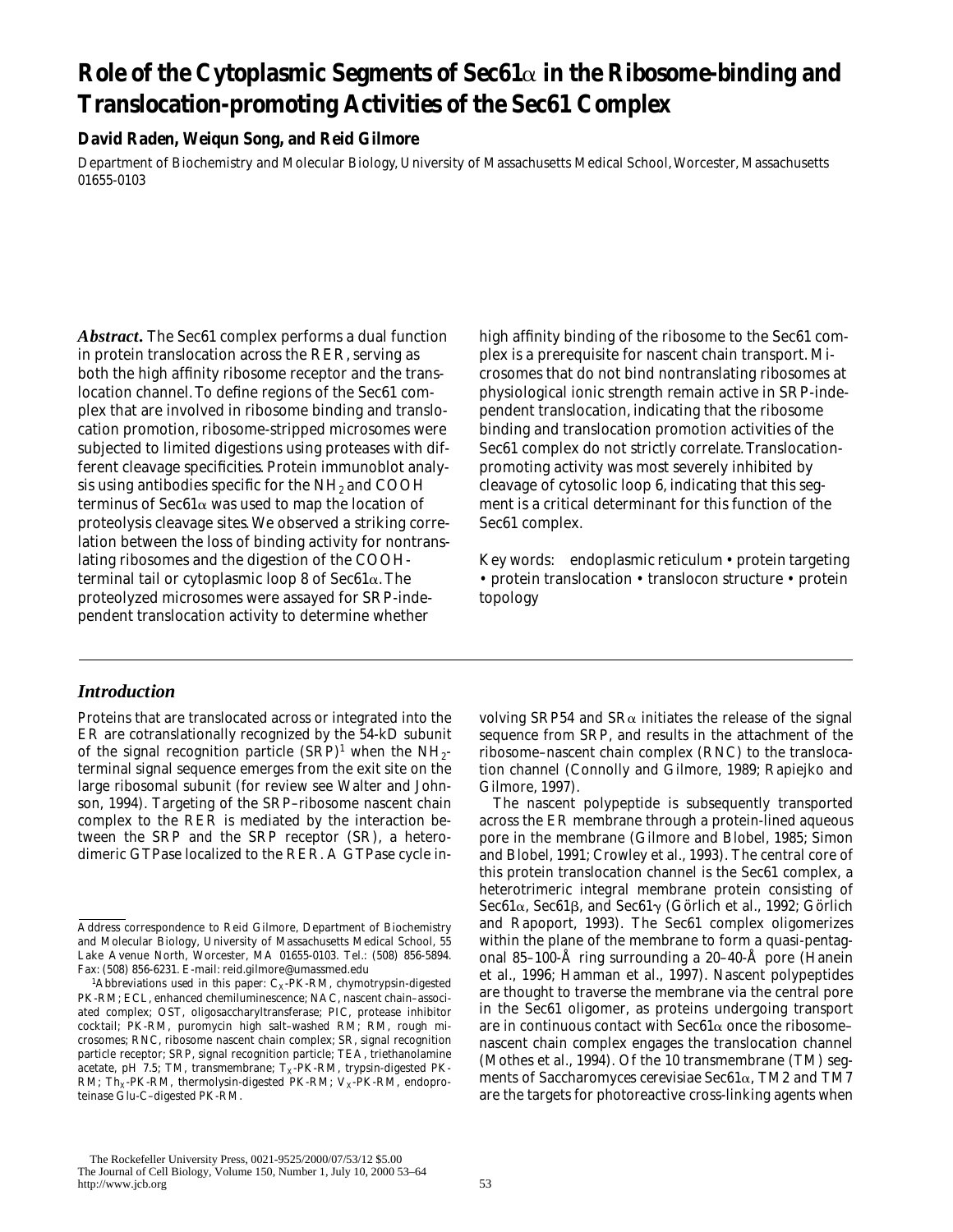a nascent prepro- $\alpha$ -factor chain is targeted to the yeast SEC complex (Plath et al., 1998).

In addition to serving as the conduit for nascent polypeptide transport across the RER, the Sec61 complex functions as a high affinity ribosome receptor (Görlich et al., 1992; Kalies et al., 1994). Ultrastructural studies of complexes between the *S*. *cerevisiae* ribosome and the Sec61 complex have revealed that the exit site for the nascent polypeptide on the large ribosomal subunit is aligned with the translocation channel by a single point of contact between the Sec61 oligomer and the ribosome (Beckmann et al., 1997). It is not known which segments of Sec61 $\alpha$  are responsible for the high affinity binding of the ribosome to the translocation channel, nor is it certain that  $\text{Sec61}\beta$  and Sec $61\gamma$  do not contribute to the affinity between the ribosome and the Sec61 complex.

Ribosome–nascent chain complexes can bind to unoccupied Sec61 complexes in an SRP-independent reaction that is thought to be driven by the affinity between the ribosome and the Sec61 complex (Jungnickel and Rapoport, 1995; Lauring et al., 1995a; Raden and Gilmore, 1998). This artificial targeting reaction is readily observed when elongation-arrested RNCs are incubated with ribosomestripped microsomes that contain an excess of Sec61 complexes relative to added RNCs and 80S ribosomes. Although SRP-independent binding of the RNCs to the Sec61 complex is not signal sequence–dependent (Lauring et al., 1995b), the subsequent transport of polypeptides targeted by this mechanism is greatly facilitated by the recognition of the signal sequence by  $\text{Sec61}\alpha$  (Jungnickel and Rapoport, 1995). This signal sequence recognition activity of the Sec61 complex may provide a proofreading mechanism to enhance the fidelity of protein translocation across the RER.

We have used limited proteolysis to sever cytoplasmically exposed segments of RER membrane proteins. The protease-digested microsomes were assayed for SRP-independent translocation activity and for the ability to bind nontranslating ribosomes or ribosome–nascent chain complexes to determine which cytoplasmic segments of the Sec61 complex contribute to the various functions of the Sec61 complex. We have obtained evidence that SRPindependent translocation is not obligatorily dependent upon high affinity binding of the ribosome to the Sec61 complex. Cytoplasmic segments of the Sec61 complex that are important for high affinity ribosome binding map to COOH-terminal cytoplasmic segments of Sec61 $\alpha$ .

# *Materials and Methods*

# *Preparation of Rough Microsomes (RM), SRP, the SR*<sup>a</sup> *Fragment, and Protease-digested PK-RM*

Rough microsomes (RM) and SRP were isolated from canine pancreas as described by Walter et al. (1981). The 52-kD SR $\alpha$  fragment was prepared as described previously (Nicchitta and Blobel, 1989). Puromycin high salt– extracted rough microsomes (PK-RM) were prepared from RM as described previously (Raden and Gilmore, 1998), except that PK-RM were washed once by centrifugation rather than twice with 50 mM triethanolamine acetate, pH 7.5 (TEA), 600 mM potassium acetate, 12 mM magnesium acetate, 1 mM DTT, and 1 mM EDTA. The PK-RM were resuspended in membrane buffer (50 mM TEA, 250 mM sucrose, 1 mM DTT) at a concentration of 2 eq/ $\mu$ l (eq as defined in Walter et al., 1981).

Aliquots of the PK-RM (500  $\mu$ l) were digested at a concentration of 2 eq/μl for 1 h. Trypsin (0–30 μg/ml) and chymotrypsin (0–200 μg/ml) digestions were done on ice and terminated with 1 mM PMSF, followed by a 15-min incubation on ice and adjustment to 10  $\mu$ g/ml of aprotinin. Digestion with endoproteinase Glu-C (200  $\mu$ g/ml) was for 1 h at 37°C, and was terminated with 1 mM 3,4-dichloroisocoumarin. Thermolysin digestions (0-50  $\mu$ g/ml), which were done in the presence of 1 mM CaCl<sub>2</sub> at either 25°C or on ice, were terminated by the addition of 2 mM EDTA. The protease-digested PK-RM were adjusted to 550 mM potassium acetate and centrifuged for 30 min at 100,000 *g* in a Beckman type 50 rotor. The membranes were resuspended at a concentration of 0.1 eq/ $\mu$ l in membrane buffer, and centrifuged for 30 min at 100,000 *g* in a Beckman type 50 rotor. After repeating the preceding resuspension and centrifugation steps, the protease-digested PK-RM were adjusted to a concentration of 1 eq/ $\mu$ l in membrane buffer, and stored at  $-80^{\circ}$ C.

# *Isolation of Ribosomes and 125I-Labeling of Ribosomes*

Ribosomes were isolated from wheat germ cytosol (Raden and Gilmore, 1998) or from canine RM (Collins and Gilmore, 1991) as described previously. The canine ribosomes were resuspended in TKMD (50 mM TEA, 150 mM potassium acetate, 5 mM magnesium acetate, 1 mM DTT), applied to a 13-ml 10–30% sucrose gradient in TKMD, and centrifuged for 4 h at 200,000 *gav* in an SW40 rotor. The ribosomes were collected using a density gradient fractionator (ISCO), and were quantified using an extinction coefficient at 260 nm of E =  $6.14 \times 10^6$ .

The canine ribosomes were labeled with iodine-125 by incubating 26 pmol of ribosomes with 450  $\mu$ Ci of <sup>125</sup>I-Bolton-Hunter reagent (Amersham Pharmacia Biotech) for 2 h on ice. Radiolabeling was terminated by adjusting the sample to 10 mM Tris-Cl, pH 7.5. The <sup>125</sup>I-labeled ribosomes were separated from unincorporated radiolabel by centrifugation on a 5–20% sucrose gradient in 50 mM Tris-Cl, pH 7.5, 50 mM KCl, 2.5 mM MgCl2 in an SW40 rotor for 3 h at 200,000 *gav*.

# *Glycerol Gradient Centrifugation and Superose 12 Chromatography*

20 eq of protease-digested PK-RM was mixed with  $180 \mu$ l of a detergent high salt buffer to obtain the following final conditions: 20 mM Tris-Cl, pH 7.4, 500 mM NaCl, 1 mM  $MgCl_2$ , 1 mM  $MnCl_2$ , 1 mM DTT, 1 $\times$  PIC (protease inhibitor cocktail as defined in Walter et al., 1981), and 1% digitonin. After a 20-min incubation on ice, the detergent extracts were clarified by centrifugation for 5 min at 30 psi in an airfuge.

A 150-µl sample of the clarified detergent extract was applied to a 5-ml 8–30% glycerol gradient in 20 mM Tris-Cl, pH 7.4, 500 mM NaCl, 1 mM MgCl<sub>2</sub>, 1 mM MnCl<sub>2</sub>, 1 mM DTT,  $1 \times$  PIC, 0.125% digitonin, and 25  $\mu$ g/ml egg yolk phosphatidylcholine. The gradients were centrifuged for 18 h at 85,000 *gav* in an SW50.1 rotor and separated into 13–15 fractions using a density gradient fractionator (ISCO). Clarified detergent extracts were applied to a 23.6-ml Superose 12 column equilibrated in 20 mM Tris-Cl, pH 7.4, 150 mM NaCl, 1 mM  $MgCl_2$ , 1 mM  $MnCl_2$ , 1 mM DTT,  $1 \times$  PIC,  $0.125\%$  digitonin, and  $25 \mu$ g/ml egg yolk phosphatidylcholine. Fractions of 0.5 ml were collected as the column was eluted with equilibration buffer.

# *Ribosome Binding Assays of Protease-digested PK-RM*

Ribosome binding assays were performed by mixing a constant amount of 125I-labeled ribosomes (typically 0.18 pmol) with 0–6.7 pmol of unlabeled canine ribosomes. The ribosomes were incubated with  $T_X-PK-RM$ ,  $C_X$ -PK-RM,  $V_X$ -PK-RM, or TH<sub>X</sub>-PK-RM for 20 min on ice in TKMD. The 30-µl sample was applied to a 1.3-ml Sepharose CL-2B column equilibrated in TKMD. The column was eluted with 270 µl of TKMD, followed by 1.5 ml of 50 mM TEA, 500 mM potassium acetate, 5 mM magnesium acetate, and 1 mM DTT. The ionic strength of the elution buffer was raised to reduce nonspecific absorption of unbound ribosomes to the Sepharose beads. 100-µl fractions of the eluate were collected, and the amount of 125I-labeled ribosomes in each fraction was determined using a Beckman  $\gamma$ -counter. The elution positions of membrane-bound ribosomes (0.3–0.6 ml) and unbound ribosomes (0.6–1.5 ml) were determined in control experiments wherein 125I-labeled ribosomes were fractionated after incubation in the presence or absence of PK-RM. The binding data was fit to the following equation using a nonlinear least squares program:  $R_B = (B_M \cdot R_F)/(K_d + R_F)$ , where  $R_B$  and  $R_F$  are the concentrations of bound and free ribosomes, respectively;  $B_m$  is the number of binding sites; and  $K_d$  is the dissociation constant.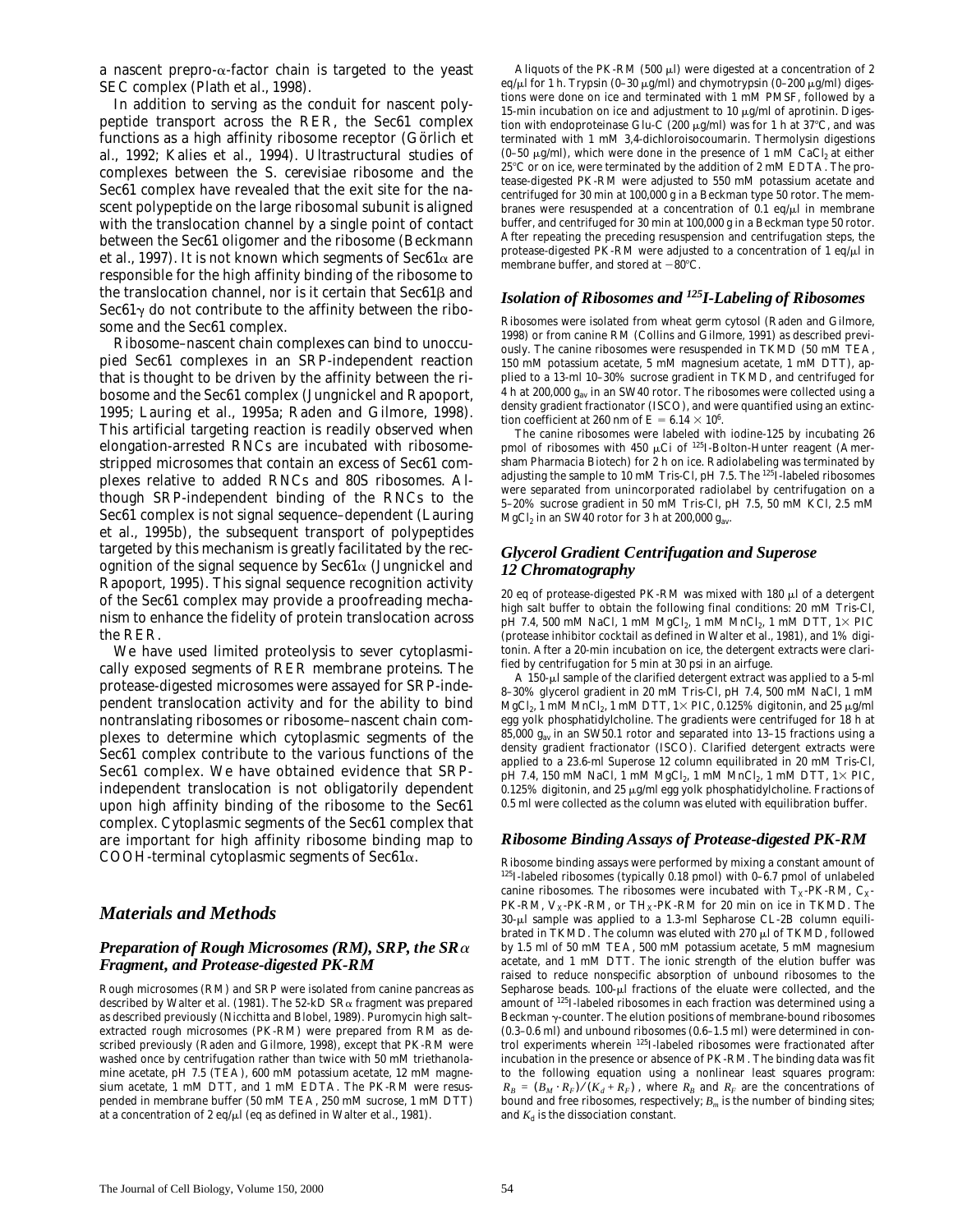# *SRP-dependent and SRP-independent Translocation Assays*

A full-length mRNA encoding preprolactin (pPL) and truncated mRNAs encoding the NH2-terminal 86 residues of preprolactin (pPL86) and the NH2-terminal 77 residues of firefly luciferase (ffLuc77) were isolated from preparative scale transcriptions as described previously (Rapiejko and Gilmore, 1994). SRP-dependent translocation of preprolactin was assayed using  $25-\mu$  reticulocyte lysate translations that contained  $[35S]$ methionine, endogenous SRP, 1.2 eq of protease-digested PK-RM, and 200 fmol of the  $S$ R $\alpha$  52-kD fragment. Translocated prolactin was resolved from preprolactin by PAGE in SDS.

To assay SRP-independent translocation, the truncated pPL86 mRNA transcript was translated at  $25^{\circ}$ C for 15 min in a wheat germ system that contained [35S]methionine as described previously (Gilmore et al., 1991). Further protein synthesis was blocked by adding cycloheximide to a final concentration of 250  $\mu$ M. The translation products (10  $\mu$ l, unless stated otherwise) were incubated with the protease-digested PK-RM (10 eq, unless specified otherwise) for 5 min at  $25^{\circ}$ C. Translocation of pPL86 was induced by releasing the peptidyl tRNA from the ribosome by incubation with 25 mM EDTA for 10 min at 25°C (Connolly et al., 1989; Raden and Gilmore, 1998). The assays were prepared for SDS-PAGE as previously described (Connolly et al., 1989), and were subjected to electrophoresis using Tris-tricine gels (Schägger and von Jagow, 1987). The percent translocation of pPL86 was calculated after quantification of PL56 and pPL86 using the following formula: percent translocation =  $100 \times 1.33 \times 10^{5}$  $((1.33 \times PL56) + pPL86).$ 

The factor of 1.33 corrects for the loss of the NH<sub>2</sub>-terminal methionine residue from pPL86 upon signal sequence cleavage.

Binding of RNCs bearing 35S-labeled pPL86 to the protease-digested PK-RM was assayed by centrifugal flotation on discontinuous sucrose gradients as previously described (Lauring et al., 1995b), or by gel filtration chromatography on Sepharose CL-2B columns, as described above, to separate membrane bound RNCs from unbound RNCs. The percentage of RNCs that were membrane bound was quantified with a PhosphorImager after the pPL86 in each fraction was resolved by SDS-PAGE using Tris-tricine gels. Insertion of pPL86 into the Sec61 translocation channel was assayed by resistance to a 1-h digestion on ice with 400  $\mu$ g/ml of proteinase K as previously described (Connolly et al., 1989).

# *Protein Immunoblots*

The procedure for protein immunoblots using enhanced chemiluminescence has been described (Raden and Gilmore, 1998). Multiple film exposures were obtained to insure that the ECL signal was linear with respect to the quantity of antigen. Western blots were quantified with a Fluor-s multi-imager (Bio-Rad Laboratories) and Multi-Analyst software. Mouse mAbs specific for ribophorin I and  $S$ R $\beta$  were provided by Dr. Gert Kreibich (NYU School of Medicine, New York, NY) and Dr. Peter Walter (University of California San Francisco, San Francisco, CA), respectively. Rabbit antisera raised against the NH<sub>2</sub> terminus of Sec61 $\alpha$  and Sec61ß was provided by Dr. Christopher Nicchitta (Duke University Medical Center, Durham, NC) and Dr. Tom Rapoport (Harvard University, Cambridge, MA), respectively. An antibody was raised in rabbits against the COOH terminus of Sec61a (KEQSEVGSMGALLF) using standard procedures.

# *Results*

### *Sensitivity of Sec61*a *to Proteolysis*

 $\text{Sec61}\alpha$  is integrated in the ER with a topology that places four loops (L2, L4, L6, and L8) plus the  $NH<sub>2</sub>$ - and COOHterminal tails on the cytoplasmic face of the membrane (Fig. 1 A). The  $\beta$  and  $\gamma$  subunits of the Sec61 complex are integrated by single TM spans located near the COOH terminus. Membrane-bound ribosomes effectively block access of proteases to Sec61 $\alpha$  and, to a lesser extent, to Sec61<sub>B</sub> (Kalies et al., 1994). Ribosome-stripped microsomes (PK-RM) were digested with proteases to sever cytoplasmic segments of the Sec61 complex. Trypsin, chymo-



*Figure 1.* The predicted membrane topology of the Sec61 complex. (A) The topology diagrams for Sec61 $\alpha$ , Sec61 $\beta$ , and Sec61 $\gamma$ are adapted from those shown in previous publications (Görlich et al., 1992; Wilkinson et al., 1996). The diagrams show the relative predicted sizes of the cytosolic and lumenal tails and loops. Sec $61\alpha$  segments that were used as antigens for the production of anti–NH<sub>2</sub>- and anti–COOH-terminal antibodies are labeled.  $(B)$ The amino acid sequences of the  $NH_2$ - and COOH-terminal domains and the cytosolic loops of Sec61 $\alpha$ , Sec61 $\beta$ , and Sec61 $\gamma$  are shown. Potential protease cleavage sites are indicated in bold (trypsin), italics (endoproteinase Glu-C), or by underlining (chymotrypsin). Digestion of Sec61 $\alpha$ , Sec61 $\beta$ , and Sec61 $\gamma$  in PK-RM by these proteases is summarized in the chart to the right. For trypsin and chymotrypsin, the subscript indicates the minimum concentration of protease tested that yielded 50% digestion of a given segment (see Materials and Methods for protease concentrations). Additional symbols designate the following: lack of detectable cleavage  $(-)$ ; less than 50% cleavage  $(\pm)$ ;  $\sim$ 50% cleavage  $(+)$ ; and digestion to completion  $(++)$ .

trypsin, endoproteinase Glu-C, and thermolysin-digested PK-RM are designated, respectively, as  $T_X$ -PK-RM,  $C_X$ -PK-RM,  $V_X$ -PK-RM, or Th<sub>X</sub>-PK-RM (where the subscript X denotes the concentration of protease, in  $\mu$ g/ml, used for the digestion). Protein immunoblot analysis, using antibodies specific for the  $NH_{2}$ - and COOH-terminal tails of Sec $61\alpha$ , was used to determine which cytoplasmic segments of Sec61 $\alpha$  are accessible to proteases. Protease cleavage sites in Sec $61\alpha$  were mapped to cytoplasmic loops 6 and 8 by comparison to COOH-terminal Sec61 $\alpha$ truncation products (Song et al., 2000). The amino acid sequences of the cytoplasmic segments of the Sec61 complex are shown in Fig. 1 B, together with potential cleavage sites for trypsin, chymotrypsin, and endoproteinase Glu-C. Although each cytoplasmic segment of  $\text{Sec61}\alpha$  contains predicted cleavage sites for at least two of the proteases tested, we observed a remarkable difference in the sensitivity of these regions to protease digestion (Fig. 1 B). Loop 8 and the COOH terminus were the most proteasesensitive regions of Sec61 $\alpha$ , followed by loop 6. The NH<sub>2</sub>terminal tail, which is proposed to be an amphipathic  $\alpha$ -helix aligned with the membrane surface (Wilkinson et al., 1996), was far less sensitive to digestion. Loops 2 and 4 were completely resistant to proteases under all conditions tested.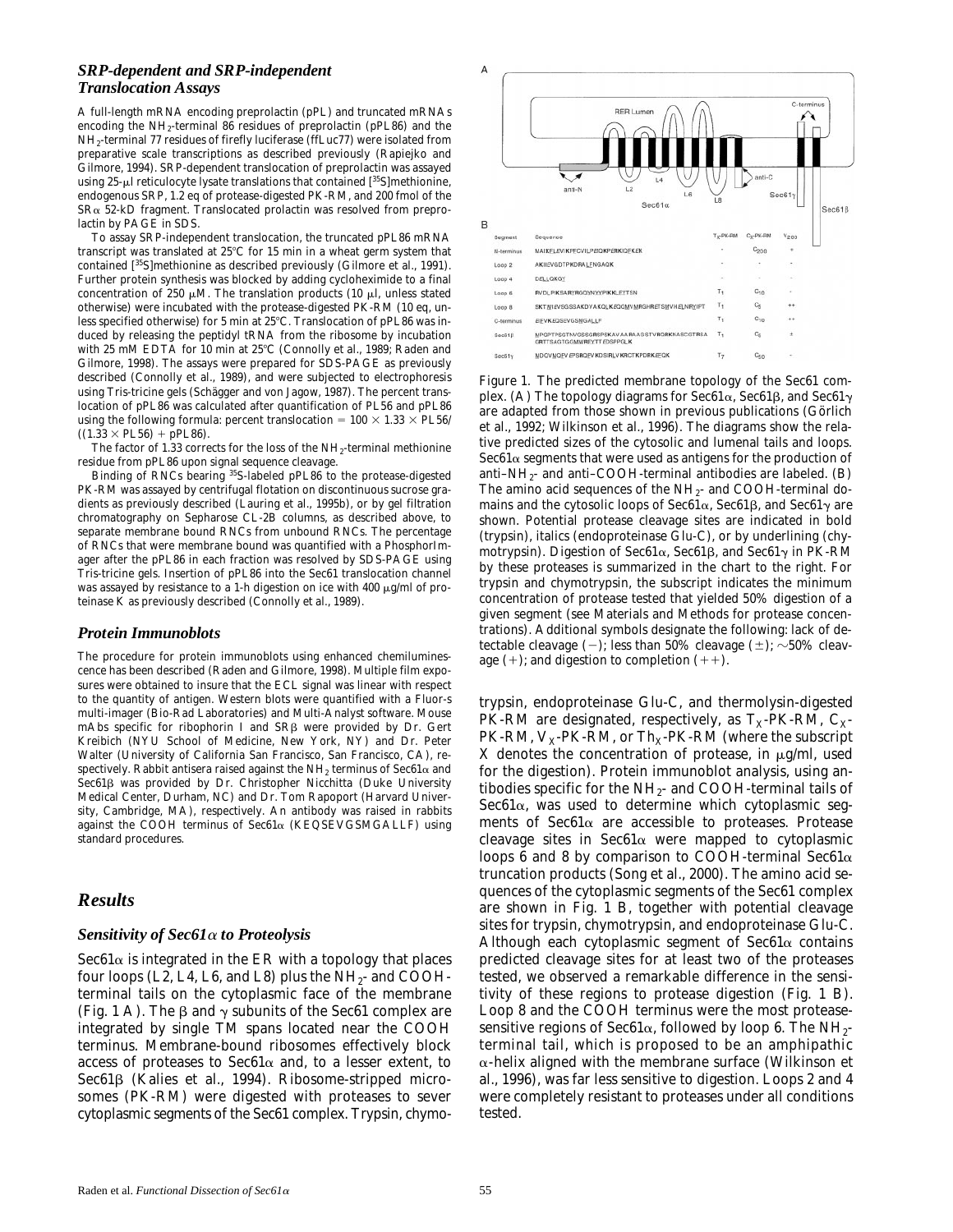# *Oligomeric Stability of the Protease-digested Sec61 Complex*

As visualized by electron microscopy, the purified Sec61 complex forms oligomers that are composed of three to four Sec61 heterotrimers (Hanein et al., 1996). Before assaying the protease-digested PK-RM for Sec61-dependent translocation and ribosome binding activities, it was important to determine whether the oligomeric state of the channel had been altered by protease digestion. Sedimentation velocity measurements of protein–detergent complexes have been used to distinguish between monomeric and oligomeric forms of integral membrane proteins (Copeland et al., 1986; Doms and Helenius, 1986; Hebert and Carruthers, 1991). The undigested and protease-digested PK-RM were solubilized with the nonionic detergent digitonin so that the sedimentation velocity of the intact and protease-digested Sec61 complexes could be compared using digitonin high salt glycerol gradients (Fig. 2 A). When the undigested  $T_0$ -PK-RM membranes were analyzed, protein immunoblot analysis showed that Sec61 $\alpha$  (a) was resolved from  $SR\beta$  (e), a subunit of the 100-kD SRP receptor, and from ribophorin I (f), a subunit of the oligosaccharyltransferase (OST). As expected,  $Sec61\beta$  (b) and Sec61 $\gamma$  (not shown) cosedimented with Sec61 $\alpha$ . The OST serves as a useful internal sedimentation marker (peak in 9–11,  $\sim$ 11S) corresponding to a protein molecular mass of  $\sim$ 300 kD (Kelleher and Gilmore, 1997). The less rapid sedimentation of Sec61 $\alpha$  (fractions 6–9) relative to the OST would be consistent with a Sec61 oligomer composed of three to four 70-kD Sec61 heterotrimers. Sec61 $\alpha$ subunits severed in loop 8 (L8NTF) and loop 6 (L6NTF) cosedimented precisely with intact Sec61 $\alpha$  when the  $T_1$ -PK-RM were analyzed (Fig. 2 A, c). The sedimentation rate of Sec61 $\alpha$  was also not altered by quantitative cleavage of Sec61 $\alpha$  in loops 6, 8, and the COOH terminus by trypsin (d). When the intact Sec61 complex was solubilized with Triton X-100, and then resolved on the digitonin high salt glycerol gradient,  $\text{Sec61}\beta$  (h) sedimented far less rapidly and was well resolved from Sec $61\alpha$  (g). Resolution of Sec61 $\alpha$  and Sec61 $\beta$  is consistent with a Triton X-100induced dissociation of the Sec61 oligomer into individual subunits. Because Sec61 $\alpha$  accounts for 75% of the protein molecular mass of the Sec61 complex, the Triton X-100– treated Sec61 $\alpha$  subunit provides an approximate sedimentation marker for a Sec61 heterotrimer. Aliquots of the intact and protease-digested Sec61 complexes were mixed before glycerol gradient centrifugation (Fig. 2 B). The intact Sec61 $\alpha$  subunits, which were derived from the undigested PK-RM, cosedimented with the  $NH<sub>2</sub>$ -terminal 22kD fragment, which was derived from the  $C_{50}$ -PK-RM (a) or from the  $Th_{25}$  PK-RM (b). As observed in A, the protease-digested Sec61 complexes were well resolved from the Triton X-100–treated Sec $61\alpha$  (c).

A dissociation of the translocation channel into Sec61 heterotrimers would result in a simultaneous decrease in mass and an alteration in shape. To insure that a compensatory shape change did not mask the conversion of an oligomeric ring into heterotrimers, we analyzed the intact and protease-digested Sec61 complexes by gel filtration chromatography in a digitonin high salt buffer (Fig. 2 C). Detergent-solubilized Sec61 complexes, from undigested membranes (sample a), eluted in the same fractions as the  $NH_2$ -terminal fragments of Sec61 $\alpha$  that were derived by trypsin digestion in loops 6 or 8 (samples b-d), indicating that the Stokes radius of the particle was not altered. Taken together with the glycerol gradient centrifugation data, the gel filtration chromatography experiments demonstrate that the Sec61 oligomer does not dissociate into heterotrimers or isolated subunits when  $\text{Sec61}\alpha$  is severed in cytoplasmic loops 6 and 8, and the COOH terminus.

# *Ribosome Binding Is Abrogated by Proteolysis of Sec61*<sup>a</sup>

Now that we have defined which segments of the Sec61 complex are susceptible to protease digestion and have shown that Sec61 oligomers remain intact, we assayed the



*Figure 2.* Oligomeric structure of the protease-digested Sec61 complex. (A) Glycerol gradient centrifugation of digitonin high salt extracts of  $T<sub>x</sub>-PK-RM$  (a–f) or Triton X-100 high salt extracts of  $T_0$ -PK-RM (g and h). The following samples were analyzed: (a, b, and e–h)  $T_0$ -PK-RM, (c)  $T_1$ -PK-RM, and (d)  $T_{20}$ -PK-RM. (B) Glycerol gradient centrifugation of detergent high salt extracts of the following samples: (a)  $T_0$ -

PK-RM mixed with C<sub>50</sub>-PK-RM; (b)  $T_0$ -PK-RM mixed with Th<sub>25</sub>-PK-RM; and (c)  $T_0$ -PK-RM. The protease-digested PK-RM were solubilized in a digitonin high salt buffer (a and b) or in a Triton X-100 high salt buffer (c). In A and B, all detergent extracts were analyzed on digitonin high salt glycerol gradients. (C) Superose 12 chromatography of digitonin high salt extracts of  $T_X$ -PK-RM. The following samples were analyzed: (a)  $T_0$ -PK-RM, (b)  $T_1$ -PK-RM, (c)  $T_7$ -PK-RM, and (d)  $T_{20}$ -PK-RM. Aliquots of the solubilized  $T_X$ -PK-RM (L) in C) and each fraction from the glycerol gradients (A and B) and selected fractions from the Superose 12 columns (C) were analyzed on protein immunoblots using antibodies to the NH<sub>2</sub> terminus of Sec61 $\alpha$  (all samples except A; b, e, f, and h), Sec61 $\beta$  (A, b and h), SR $\beta$ (A, e) or ribophorin I (A, f). L8NTF and L6NTF designate NH<sub>2</sub>-terminal fragments of Sec61 $\alpha$  severed in cytoplasmic loops 8 and 6, respectively.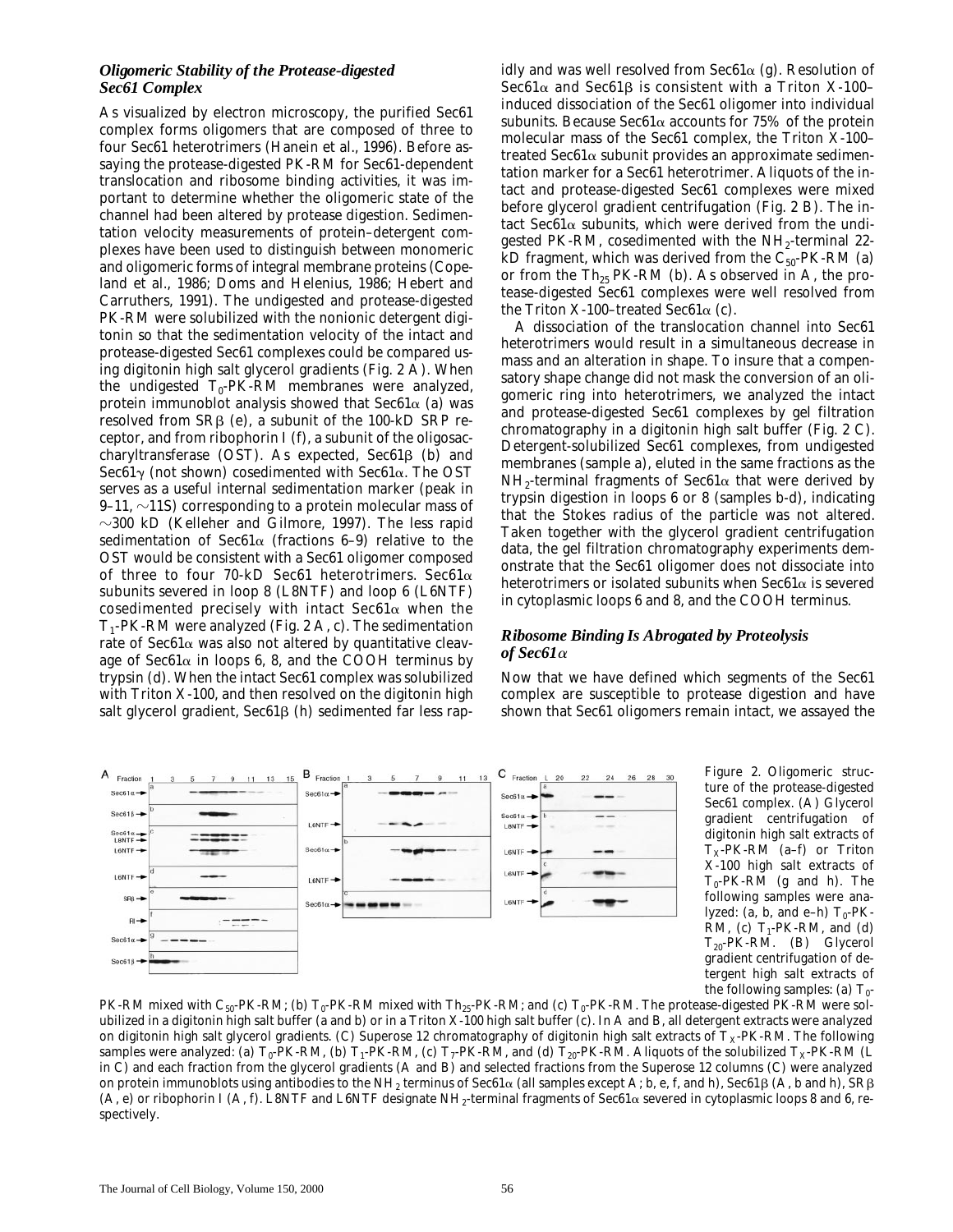protease-digested PK-RM for ribosome binding activity to investigate the role of the cytoplasmic domains of the Sec61 complex. Ribosome binding to the protease-digested PK-RM was assayed by incubating the membranes with a fixed amount of 125I-labeled ribosomes and increasing amounts of unlabeled ribosomes (Fig. 3 A). A physiological ionic strength buffer (150 mM potassium acetates) was used in these assays to minimize nonspecific binding of ribosomes to other RER membrane proteins (Kalies et al., 1994). Nonlinear least squares analysis of the binding data indicated that the undigested PK-RM bind 0.36 pmol of ribosomes/eq with a binding affinity  $(K_d \sim 18 \text{ nM})$ , which is a value comparable to previous reports (Kalies et al., 1994). The ribosome binding data for the  $C_0$ -PK-RM,  $C_1$ -PK-RM,  $C_5$ -PK-RM, and  $C_{30}$ -PK-RM are graphically displayed as Scatchard plots in Fig. 3 A. Notably, the number of ribosome binding sites per eq of the  $C_x$ -PK-RM (X-intercept value) was substantially reduced by proteolysis of the microsomes. The slope of a Scatchard plot is the negative reciprocal of the binding affinity  $(K_d)$ . The observation that the Scatchard plots are linear rather than curved indicates that proteolysis of the Sec61 complex does not lead to a mixed population of high affinity and low affinity ribosome binding sites. The roughly parallel slopes of the Scatchard plots reveals that the residual binding sites present in the protease-digested PK-RM have a binding affinity that is not significantly lower (less than twofold) than the sites detected in the undigested PK-RM. We compared the number of ribosome binding sites/eq of protease-digested PK-RM to the percentage of intact Sec61 $\alpha$  in the chymotrypsin-digested PK-RM (Fig. 3 B). The inhibition of ribosome binding activity by chymotrypsin digestion correlated quite well with digestion of Sec $61\alpha$ . The reduction in ribosome binding activity observed for the  $C_1$ -PK-RM was of particular interest because low concentrations of chymotrypsin sever Sec61 $\alpha$ uniquely within cytoplasmic loop 8, yielding an  $NH_2$ -terminal fragment (L8NTF) and a COOH-terminal fragment (L8CTF; Fig. 3 C). More extensive digestion of the PK-RM (e.g.,  $C_{30}$ -PK-RM) cleaves Sec61 $\alpha$  within loops 6 and 8 and causes a loss of COOH-terminal immunoreactivity.

The number of ribosome binding sites was reduced fourfold when 55% of the Sec61 $\alpha$  was digested in the T<sub>1</sub>-PK-RM (Fig. 3 D). Conceivably, the more dramatic effect of trypsin digestion on the ribosome binding activity of the Sec61 complex could be explained by the liberation of cytoplasmic Sec $61\alpha$  segments, which are crucial for ribosome binding. One limitation of mapping protease cleavage sites by protein immunoblot analysis is that we cannot determine whether the Sec61 $\alpha$  subunits have single or multiple cleavage sites within loops 6 and 8. Two cleavages within a single loop would release a soluble tryptic peptide. The  $V_{200}$ -PK-RM did not bind ribosomes (not shown).

Previous studies that predated the identification of the Sec61 complex as the ribosome receptor had shown that trypsin digestion of ribosome-stripped microsomes inhibits the subsequent rebinding of 80S ribosomes (Borgese et al., 1974; Hortsch et al., 1986). In these earlier studies, ribosome binding to the membranes was assayed under low ionic strength conditions that permit ribosome binding to the p180 protein (Savitz and Meyer, 1990, 1993) as well as



*Figure 3.* Ribosome binding to trypsin and chymotrypsindigested PK-RM. (A, B, and D) Aliquots (5 eq) of the  $C_X$ -PK-RM and  $T_x$ -PK-RM were incubated with 0.18 pmol of <sup>125</sup>I-labeled canine ribosomes and between 0.0 and 6.5 pmol of unlabeled ribosomes in 50 mM TEA, 150 mM potassium acetate, 5 mM magnesium acetate, and 1 mM DTT (TKMD). Membrane-bound ribosomes were separated from unbound ribosomes by gel filtration chromatography as described in Materials and Methods. (A) The ribosome binding affinity and the number of ribosome binding sites per eq of the protease-digested PK-RM were calculated as described in Materials and Methods. The results are displayed as Scatchard plots for the C<sub>0</sub>-PK-RM (squares), C<sub>1</sub>-PK-RM (circles),  $C_5$ -PK-RM (triangles), or  $C_{30}$ -PK-RM (open squares). Ribosome binding activities of the  $C_x$ -PK-RM (B) and  $T_x$ -PK-RM (D) are expressed as a percentage (triangles) of that displayed by undigested PK-RM (360 fmol/eq). The percentage of intact Sec61 $\alpha$  (squares) in the T<sub>X</sub>-PK-RM and C<sub>X</sub>-PK-RM was quantified by scanning protein immunoblots. Aliquots of the  $T<sub>X</sub>$ -PK-RM (not shown) and  $C_x$ -PK-RM (C) were subjected to protein immunoblot analysis using antibodies specific for the  $NH<sub>2</sub>$  terminus or COOH terminus of Sec $61\alpha$  that are respectively designated as Sec61 $\alpha$ (N) and Sec61 $\alpha$ (C). L8NTF and L6NTF designate NH<sub>2</sub>-terminal fragments of Sec61 $\alpha$  severed in cytoplasmic loops 8 and 6, respectively; L8CTF designates a COOH-terminal fragment of Sec $61\alpha$  severed in loop 8.

the Sec61 complex (Kalies et al., 1994). Because p180 is very sensitive to trypsin digestion (Kalies et al., 1994), we reasoned that the  $T_X-PK-RM$  could be assayed for ribosome binding activity in hypotonic buffers (50 mM Tris-Cl,  $pH$  7.5, 25 mM KCl, 5 mM MgCl<sub>2</sub>) without interference from p180. The  $T_5$ -PK-RM that lack intact Sec61 $\alpha$  do not bind ribosomes in a hypotonic buffer (not shown). The latter result confirms the previous reports concerning the trypsin sensitivity of ribosome binding sites in mammalian RER (Borgese et al., 1974; Hortsch et al., 1986).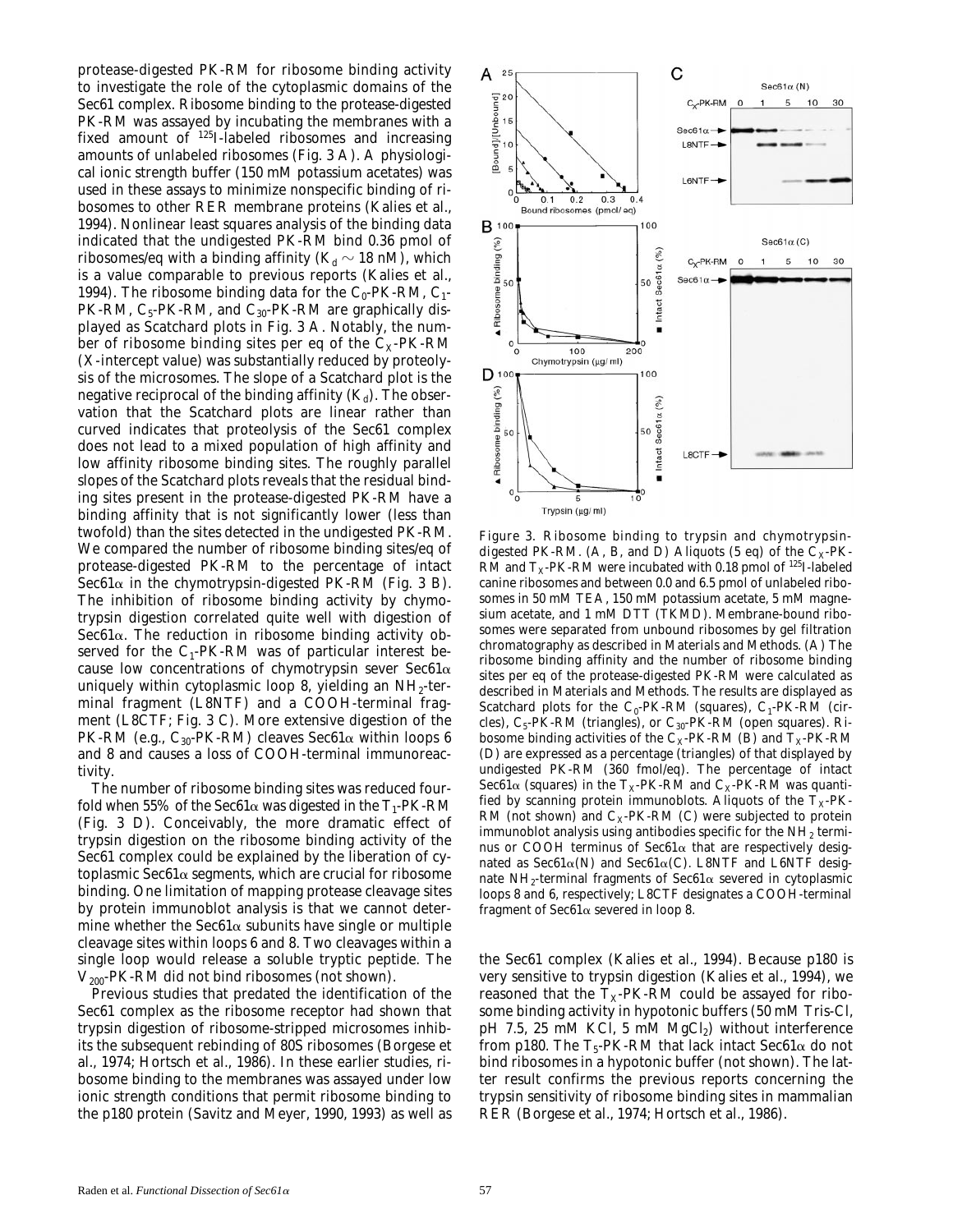#### *RNC Interactions with Protease-digested Sec61 Complexes*

Two distinct interactions are thought to be responsible for attachment of an RNC to the RER (Adelman et al., 1973; Gilmore and Blobel, 1985). One interaction is the ionic strength–sensitive binding of the ribosome to the Sec61 complex (Kalies et al., 1994), which was assayed in the preceding experiments. Unlike nontranslating ribosomes that are readily detached from microsomes by 0.5 M potassium acetate, RNCs remain tightly bound to the membrane in high salt (Gilmore and Blobel, 1985). This ionic strength– insensitive interaction between the RNC and the membrane is dependent upon the presence of the nascent polypeptide, and occurs upon signal sequence insertion into the translocation channel (Jungnickel and Rapoport, 1995).

To determine whether RNC binding to the proteasedigested PK-RM was reduced, we took advantage of the observation that RNCs will bind to vacant translocation channels in an SRP-independent reaction (Jungnickel and Rapoport, 1995; Lauring et al., 1995a; Raden and Gilmore, 1998). A substrate for the RNC binding experiments was prepared by translating a truncated mRNA encoding the NH2-terminal 86 residues of preprolactin (pPL86) in a wheat germ system in the absence of SRP. RNCs that are bound to translocation channels can be separated from unbound RNCs by centrifugal flotation through a sucrose density gradient in either low (150 mM potassium acetate) or high salt (500 mM potassium acetate; Lauring et al., 1995b). The membrane-bound RNCs are recovered at the interface between the low density top and middle fractions (T and M), whereas the unbound RNCs remain in the high density bottom (B) fraction (Fig. 4 A,  $T_0$ -PK-RM). When the trypsin-digested PK-RM were assayed using a low salt sucrose gradient, the RNCs did not remain with the membrane vesicles, but were instead recovered exclusively in the bottom fraction (Fig. 4 A). Clearly, the interaction between the RNC and the Sec61 channel is unstable when  $Sec61\alpha$  subunits are severed.

Chromatography on a Sepharose CL-2B gel filtration column was used as a second method to separate membrane bound and unbound RNCs. More than 60% of the pPL86 RNCs coeluted with the undigested  $T_0$ -PK-RM in the void volume of the gel filtration column that was equilibrated in 150 mM potassium acetate (Fig. 4 B). The  $C_5$ -PK-RM, which had shown a threefold reduction in the binding of nontranslating ribosomes, displayed a twofold decrease in RNC binding. The  $C_{30}$ -PK-RM and the  $T_{10}$ -PK-RM, which had a 10-fold or greater defect in ribosome binding (Fig. 3), bound 2.7-fold and 5-fold less RNCs than the undigested PK-RM. RNCs that bind to intact Sec61 complexes resist extraction with 0.5 M potassium acetate, which is consistent with nascent chain insertion into the translocation channel (Fig. 4 C). The majority ( $\sim$ 80%) of the pPL86 RNCs that bind to the protease-digested PK- $RM (C_{30}$ -PK-RM) were also insensitive to high salt extraction (Fig. 4 C). To determine whether binding of RNCs to the Sec61 complex was signal sequence–independent, we incubated intact and protease-digested microsomes  $(T_{10}-PK-RM)$  and  $C_{30}-PK-RM$ ) with RNCs that were assembled by translation of a truncated firefly luciferase



*Figure 4.* Proteolysis-induced changes in the ribosome–membrane junction. The pPL86 and ffLuc77 mRNAs were translated in the absence of SRP to assemble RNCs. The translation products were incubated with the  $T_X-PK-RM$  or  $C_X-PK-RM$ . The individual assays were chilled on ice, and binding of RNCs to the protease-digested PK-RM was assayed as follows. (A) Binding of RNCs to  $T_X$ -PK-RM was assayed by adjusting samples to 2.1 M sucrose and applying them as the bottom layer of a three-step discontinuous sucrose gradient (see Materials and Methods). After centrifugation, membrane-bound pPL86 was recovered in the top (T) and middle (M) fractions, whereas unbound pPL86 remained in the bottom (B) fraction. (B) Membrane-bound RNCs were separated from unbound RNCs by gel filtration chromatography columns equilibrated in TKMD. The percentage of the pPL86 that coeluted with the microsomes was quantified after SDS-PAGE. (C) Membrane-bound RNCs were separated from unbound RNCs by gel filtration chromatography columns equilibrated in TKMD (L) or in TKMD adjusted to 500 mM potassium acetate (H). Eluate fractions, containing pPL86 or ffLuc77- RNCs, were spotted onto Whatmann 3MM filter paper, precipitated in cold 10% TCA, and boiled in 5% TCA before scintillation counting. In B and C, the percentage of RNCs that elute in the void volume of the column in the absence of PK-RM ( $\sim$ 7%) of RNCs) has been subtracted as background. (D) The samples were digested with proteinase K on ice as described in Materials and Methods. The protease-resistant pPL86 is expressed as a percentage of the pPL86 in undigested control samples.

mRNA (ffLuc77). As reported previously (Lauring et al., 1995b), translocation channels in the PK-RM will bind RNCs that lack a signal sequence (Fig. 4 C). Binding of the ffLuc77 RNCs to the protease-digested PK-RM was either scarcely above background  $(T_{10}$ -PK-RM) or 3.5-fold reduced  $(C_{30}$ -PK-RM) relative to intact microsomes (Fig. 4 C).

When the nascent polypeptide is inserted into the translocation channel, it resides in an environment that is inaccessible to proteases (Connolly et al., 1989). Intimate contact between the cytosolic domains of the Sec61 complex and the ribosome is thought to be responsible for maintaining a tight seal between the ribosome and the membrane surface during translocation of proteins across the RER (Crowley et al., 1993). The interaction between the protease-digested translocation channel and the RNC was analyzed by testing whether a nascent polypeptide was sensitive to proteolysis (Fig. 4 D). Nascent pPL86 was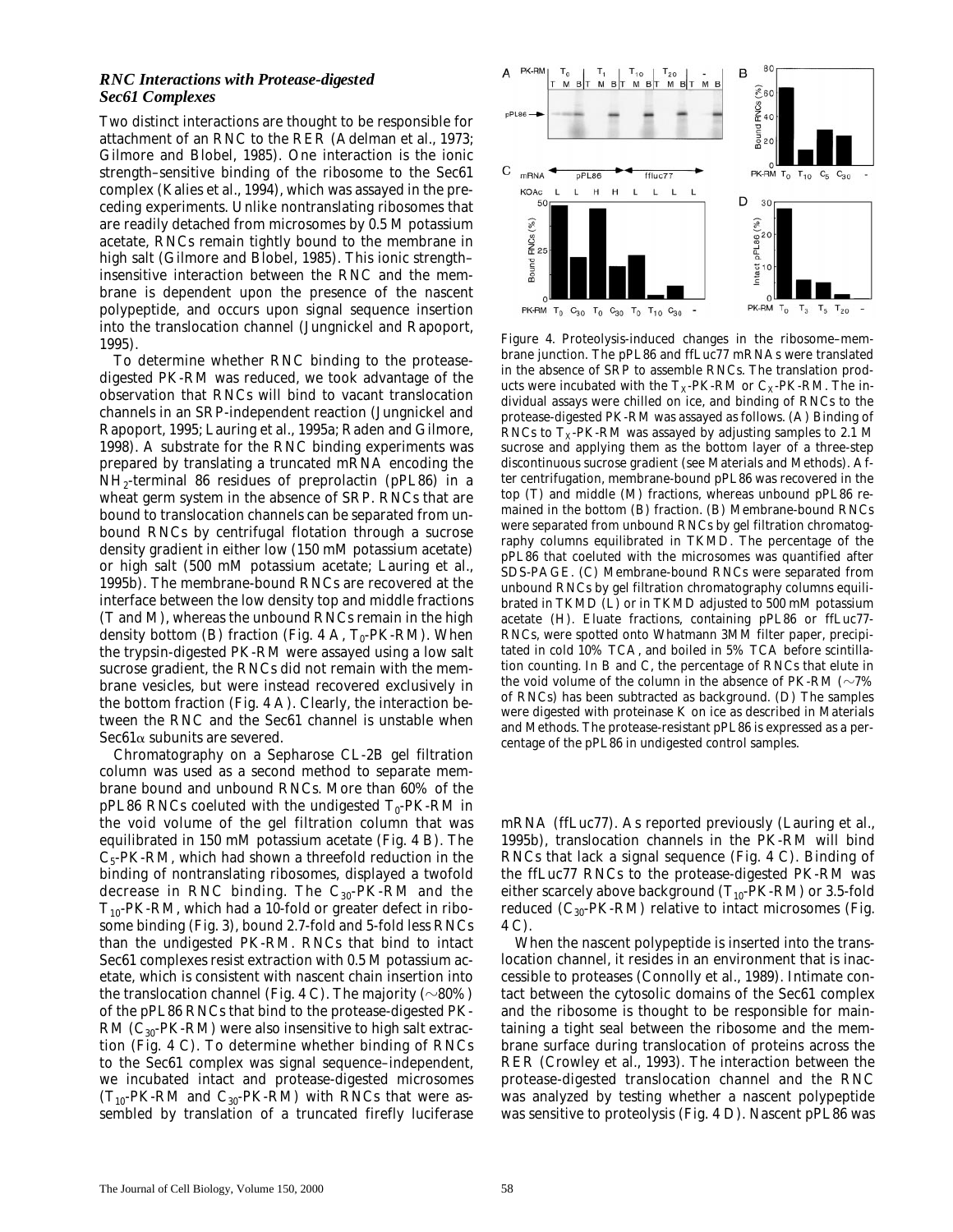quantitatively digested by proteinase K in the absence of the microsomes. In the experiment shown here, 28% of the nascent pPL86 chains were protected from proteinase K digestion when we assayed the  $T_0$ -PK-RM. The percentage of protease-inaccessible pPL86 is similar to the typical efficiency (35–50%) for SRP-independent translocation reactions (see Fig. 5). A far smaller proportion (1–6%) of the nascent polypeptides was protected from proteinase K upon attachment of RNCs to the trypsin-digested Sec61 complexes (Fig. 4 D). We can conclude that the ribosome– Sec61 junction is substantially altered when loops 6 and 8 of Sec61a are severed.

# *SRP-independent Translocation across Protease-digested PK-RM*

Based upon the results described above, we anticipated that the extensively digested PK-RM would be inactive in an SRP-independent translocation assay, whereas the microsomes that retained significant ribosome binding activity (e.g.,  $T_1$ -PK-RM or  $C_5$ -PK-RM) would show SRP-independent translocation defects that were proportional to the fold reduction in ribosome binding or RNC binding activities. To simplify the interpretation of SRP-independent translocation assays, we used the TRAM protein–independent substrate pPL86 for these experiments (Görlich and Rapoport, 1993). The ribosome–pPL86 complexes were incubated with the protease-digested PK-RM for 5 min to allow RNC binding to the Sec61 complex. RNCs that had engaged the translocation channel were detected by releasing the nascent polypeptide with EDTA, which permits translocation of pPL86 into the ER lumen, where it is processed to PL56 by cleavage of the signal sequence. All of the protease-digested PK-RM were assayed for SRP-independent translocation activity. Representative assays using 10 eq of the protease-digested PK-RM  $(\sim]3$ pmol of Sec61 oligomers) and 10  $\mu$ l of wheat germ translation products (4.5 pmol of ribosomes,  $\sim$ 250 fmol of pPL86 RNCs) are shown in Fig. 5 (A and B). Surprisingly, trypsin or endoproteinase Glu-C digestion of  $\text{Sec61}\alpha$  reduced SRP-independent translocation of pPL86 by, at most, twofold (Fig. 5 A, solid bars). Even more striking, chymotrypsin digestion of Sec61 $\alpha$  caused no more than a 20% reduction in SRP-independent translocation activity (Fig. 5 B, solid bars). Binding of nontranslating ribosomes to the protease-digested membranes was more severely inhibited than the SRP-independent translocation activity (Fig. 5, A and B, shaded bars). Control experiments demonstrated that the processed PL56 was sequestered within microsomal vesicles.

The trypsin-digested membranes  $(T_1-PK-RM, T_{10}-PK-RM, T_{11})$ and  $T_{30}$ -PK-RM) were assayed for SRP-independent translocation activity under conditions where 80S ribosomes were present in excess relative to RNC binding sites in the undigested PK-RM (Fig. 5 C). Translocation of pPL86 across the protease-severed Sec61 channels was proportional to the quantity of added microsomes. When limiting amounts of protease-digested PK-RM were assayed (1 eq), the extensively digested PK-RM  $(T_{10}$ -PK-RM and  $T_{30}$ -PK-RM) were threefold less active than undigested PK-RM in SRP-independent translocation of pPL86. Thus, even when the RNCs are in excess relative to the



*Figure 5.* SRP-independent translocation activity of proteasedigested PK-RM. The  $T_X$ -PK-RM,  $C_X$ -PK-RM, or  $V_{200}$ -PK-RM were assayed for SRP-independent translocation of pPL86 as described in Materials and Methods. (A and B) The assays contained 10  $\mu$ l of translation products and 10 eq of T<sub>X</sub>-PK-RM,  $V_{200}$ -PK-RM (A), or  $C_X$ -PK-RM (B). The percent translocation (solid bars) was calculated by quantifying pPL86 and PL56 after resolution by PAGE in SDS, and is expressed relative to that observed with undigested membranes  $(T_0$ -PK-RM or  $C_0$ -PK-RM). The ribosome binding activity (shaded bars) of the  $T_X$ -PK-RM,  $C_X$ -PK-RM, or  $V_{200}$ -PK-RM is taken from Fig. 3. (C) Aliquots (10  $\mu$ l) of the pPL86 translation products were incubated with 0, 1, 3, or 10 eq of  $T_0$ -PK-RM (filled squares),  $T_1$ -PK-RM (triangles),  $T_{10}$ -PK-RM (circles), or  $T_{30}$ -PK-RM (open squares). (D) Competition between wheat germ 80S ribosomes and RNCs for binding to intact and protease-digested translocation channels. The translation products (4.5 pmol of 80S ribosomes,  $\sim$ 250 fmol of pPL86-RNCs) were mixed with 0–22.5 pmol of purified 80S ribosomes and  $T_0$ -PK-RM (triangles) or  $T_3$ -PK-RM (squares). 4.5 pmol corresponds to  $1\times$  competing ribosomes. The assays contained 5 eq of  $T_0$ -PK-RM ( $\sim$ 1.5 pmol of Sec61 oligomers) or 15 eq of T<sub>3</sub>-PK-RM ( $\sim$ 4.5 pmol of Sec61 oligomers). Greater amounts of  $T_3$ -PK-RM were assayed to obtain comparable extents of translocation in the absence of competing ribosomes.

 $T<sub>x</sub>$ -PK-RM, the fold reduction in translocation activity is considerably less than the observed reduction in the ribosome binding or RNC binding activities.

We next used a sensitive competition assay to determine whether the protease-digested Sec61 complexes retain residual binding determinants for 80S ribosomes that were not detected using the classical ribosome binding assay shown in Fig. 3. Nontranslating 80S ribosomes compete with RNCs for binding to the Sec61 complex, hence, they act as competitive inhibitors of the SRP-independent targeting pathway (Lauring et al., 1995; Neuhof et al., 1998; Raden and Gilmore, 1998). We reasoned that the  $T_3$ -PK-RM, which retain  $\sim$ 5% of the high affinity ribosome binding sites detectable in intact PK-RM (Fig. 3 D), might be less sensitive to inhibition by 80S ribosomes when assayed for SRP-independent translocation activity. To allow a direct comparison of the effect of competing ribosomes, the com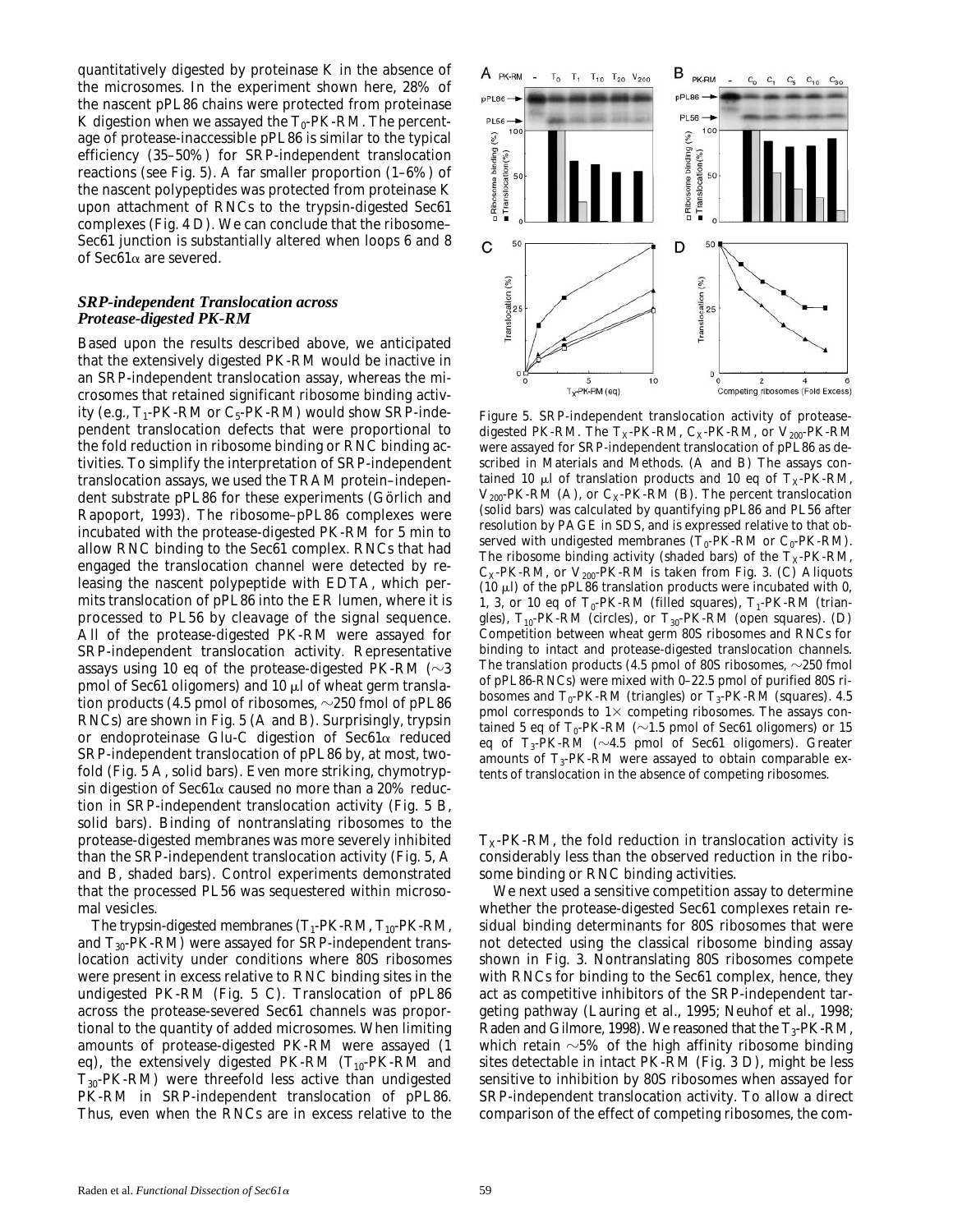petition assays were adjusted to obtain comparable translocation activity in the absence of the competitor. As observed previously, the addition of 80S ribosomes caused a concentration-dependent decrease in SRP-independent translocation across the undigested PK-RM (Fig. 5 D, triangles). When the protease-digested  $T_3$ PK-RM were assayed, we observed that the 80S ribosomes were twofold less effective as inhibitors of SRP-independent translocation across the  $T_3$ -PK-RM (Fig. 5 D, squares). Nonetheless, the 80S ribosomes did interfere with RNC binding to the Sec61 complex, suggesting that the protease-severed Sec61 complexes do retain residual affinity for the nontranslating ribosomes.

### *Thermolysin Dissection of Sec61*<sup>a</sup>

Given the dramatic reduction in ribosome binding activity caused by cleavage of  $\text{Sec61}\alpha$  at multiple sites, we incubated the PK-RM with thermolysin on ice or at  $25^{\circ}$ C to achieve more selective digestion of Sec61 $\alpha$  (Fig. 6 A). The protein immunoblots using the  $NH<sub>2</sub>$ -terminal–specific antibody to Sec61 $\alpha$  revealed proteolytic fragments for the  $25^{\circ}$ C digestions that were similar to those obtained with chymotrypsin (compare Fig. 6 A with Fig. 3 C). Proteolysis within loops 8 and 6 yielded 30- and 22-kD immunoreactive fragments of Sec $61\alpha$ , respectively. A more rapid loss of  $\text{Sec61}\alpha$  immunoreactivity was observed when the blots were probed with the COOH-terminal–specific antibody (Fig. 6 A). Smaller immunoreactive fragments of Sec61 $\alpha$ were not detected with either antibody. Proteolysis within the 14-residue COOH-terminal tail should abolish immunoreactivity without substantially altering the gel mobility of  $\text{Sec61}\alpha$ . When thermolysin digestions were performed on ice, the  $NH_2$ -terminal antibody revealed limited digestion of Sec61 $\alpha$  within loop 8. Selective cleavage of the COOH-terminal tail was readily apparent, as shown by the loss of COOH-terminal immunoreactivity for the  $Th_{20}$ -PK-RM and  $Th<sub>50</sub>-PK-RM$  (Fig. 6 A). Control immunoblots using the antibody to ribophorin I (Fig. 6 A) showed that differences in Sec $61\alpha$  COOH-terminal immunoreactivity could not be explained by differential recovery of the protease-digested membranes during preparative procedures. Quantification of the protein immunoblots disclosed the percentage of intact  $\text{Sec61}\alpha$  that was recognized by the COOH-terminal antibody, and the intact-sized Sec61 $\alpha$  that was recognized by the NH<sub>2</sub>-terminal antibody (Fig. 6 B). The difference between the  $NH_{2}$ - and COOHterminal values indicates the percentage of Sec61 $\alpha$  that was selectively cleaved in the COOH-terminal tail.

The thermolysin-digested PK-RM were assayed for ribosome binding activity (Fig. 6 B). The quantity of ribosome binding sites (solid bars) was compared with the amount of intact Sec61 $\alpha$  recognized by the NH<sub>2</sub>-terminal (shaded bars) and COOH-terminal (diagonal bars) antibodies. A comparison of the ribosome binding activities of the  $Th_2$ -PK-RM,  $Th_{20}$ -PK-RM, and  $Th_{50}$ -PK-RM revealed the critical importance of loop 8 and the COOH-terminal tail of Sec61a. The loss of ribosome binding activity by these three membrane preparations cannot be ascribed to digestion of loop 6, which remained intact, but instead must be dependent upon digestion of either loop 8, the COOH terminus or both segments. The importance of the



*Figure 6.* Ribosome binding activity of thermolysin-digested PK-RM. (A) PK-RM were digested at  $25^{\circ}$ C or on ice with thermolysin as described in Materials and Methods. Aliquots of the protease-digested PK-RM were analyzed on protein immunoblots probed with antibodies to Sec $61\alpha$  and ribophorin I. Antibodies specific for the NH<sub>2</sub> terminus or COOH terminus of Sec61 $\alpha$  are designated as Sec61 $\alpha$  (N) and Sec61 $\alpha$  (C), respectively. L8NTF and L6NTF designate NH<sub>2</sub>-terminal fragments of Sec61 $\alpha$  severed in cytoplasmic loops 8 and 6, respectively. (B) The protein immunoblots shown in A were quantified to calculate the percentage of intact-sized Sec61 $\alpha$  that are recognized by antibodies to the NH<sub>2</sub> terminus (shaded bars), or intact Sec61 $\alpha$  that are recognized by the antibody to the COOH terminus (hatched bars). Binding of 80S ribosomes to the  $\mathrm{Th}_X\text{-PK-RM}$  was assayed as described in Materials and Methods, and is expressed as a percentage (solid bars) of that displayed by undigested PK-RM (360 fmol/eq).

COOH-terminal tail of Sec $61\alpha$  is evident upon comparison of  $Th_2$ -PK-RM and  $Th_{50}$ -PK-RM. Although the extent of digestion within loop 8 was comparable,  $Th_{50}$ -PK-RM lack the COOH-terminal tail of  $\text{Sec61}\alpha$ , and display threefold fewer ribosome binding sites. The latter result demonstrates that an intact  $\text{Sec61}\alpha$  COOH terminus is important for the interaction between an 80S ribosome and the translocation channel.

The thermolysin-digested membranes were assayed for SRP-dependent translocation activity using the TRAMindependent substrate preprolactin (Görlich and Rapoport, 1993; Voigt et al., 1996). To assay SRP-dependent translocation activity, preprolactin mRNA was translated in a reticulocyte lysate system in the presence of the thermolysin-digested PK-RM. The assays were further supplemented with the 52-kD  $SR\alpha$  fragment to reconstitute SRP receptor activity, as protein immunoblots had shown that the Th<sub>x</sub>-PK-RM lack intact SR $\alpha$  (not shown). Transloca-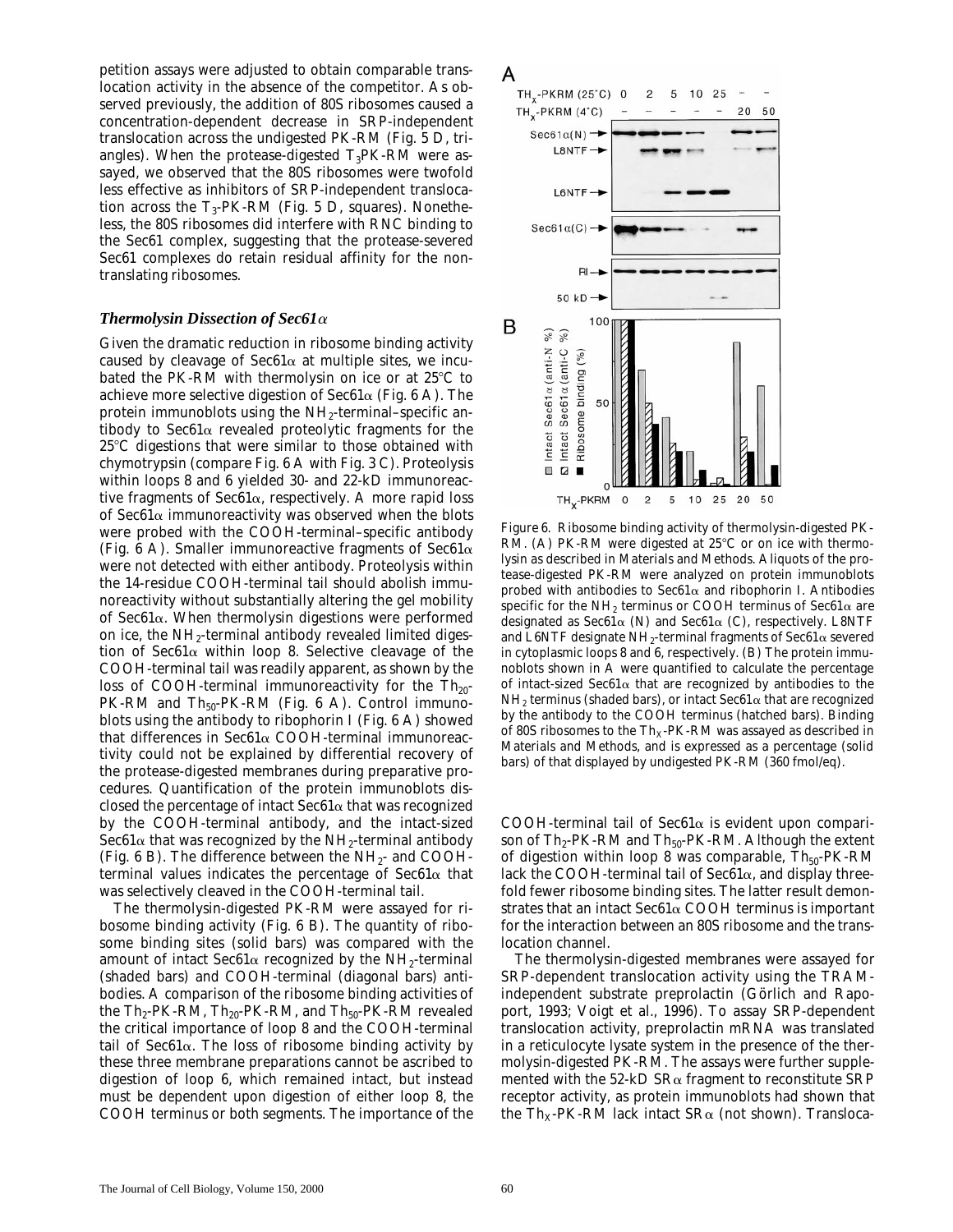

*Figure 7.* Translocation activity of thermolysindigested PK-RM. (A) The  $Th_X-PK-RM$  were assayed for SRP-dependent translocation of preprolactin. Reticulocyte lysate translations were programmed with a preprolactin mRNA transcript and were supplemented with 1.2 eq of  $Th_{x}$ -PK-RM and 200 fmol of the 52-kD fragment of  $S$ R $\alpha$ . Preprolactin (pPL) and prolactin (PL) were resolved by SDS-PAGE. SRP-dependent translocation of preprolactin across the  $Th_X-PK-RM$ (shaded bars), and ribosome binding to the  $Th<sub>x</sub>$ -PK-RM (solid bars) is expressed relative to that obtained with undigested PK-RM. (B) The  $Th_{X^-}$ PK-RM were assayed for SRP-independent

translocation of pPL86. pPL86 was resolved from PL56 and the signal sequence (SS) by SDS-PAGE. SRP-independent translocation of pPL86 across the Th<sub>X</sub>-PK-RM (shaded bars) and ribosome binding to the Th<sub>X</sub>-PK-RM (solid bars) is expressed relative to that obtained with undigested PK-RM.

tion of preprolactin across the membrane is accompanied by signal sequence cleavage to yield processed prolactin. Quantification of the results (bottom) shows that the SRPdependent translocation activity correlated quite well with the ribosome binding activity. Translocation of preprolactin was abolished when  $\text{Sec61}\alpha$  was severed in cytoplasmic loop 6 (e.g.,  $Th_{25}$ -PK-RM) and was strongly inhibited when Sec61 $\alpha$  was cleaved in loop 8 (Fig. 7 A). Similar results were obtained when we assayed SRP-dependent integration of op156, a ribosome-tethered nascent chain derived from bovine opsin (data not shown).

The thermolysin-digested PK-RM were also assayed for SRP-independent translocation activity (Fig. 7 B). Quantification of the data revealed that the ribosome binding and SRP-independent translocation-promotion activities of the Sec61 complex are not strictly linked. The COOH-terminal tail of  $\text{Sec61}\alpha$  is dispensable for SRP-independent translocation activity. The most severe reduction in the SRP-independent translocation of pPL86 was observed when Sec61 $\alpha$  was cleaved in both loops 6 and 8.

# *Discussion*

# *Proteolysis of Sec61*<sup>a</sup>

The topology of  $\text{Sec61}\alpha$  in the mammalian ER membrane was initially deduced using hydropathy algorithms (Görlich et al., 1992) and by comparison to the experimentally derived topology model for the homologous *Escherichia coli* SecY protein (Akiyama and Ito, 1987). The good agreement between the predicted topology of canine  $Sec61\alpha$  and the experimentally verified topology model for *S*. *cerevisiae* Sec61p (Wilkinson et al., 1996) lends considerable credence to the model depicted in Fig. 1 A. Here, proteolysis using enzymes with different cleavage specificities was used to identify surface-exposed loops on the cytoplasmic face of  $\text{Sec61}\alpha$ . Based upon the presence of potential cleavage sites for trypsin, chymotrypsin, and endoproteinase Glu-C in each of the four loops and two termini, it was conceivable that each cytoplasmic segment of  $\text{Sec61}\alpha$  would be susceptible to cleavage by all three proteases, with the exception of loop 6 which lacks a predicted cleavage site for endoproteinase Glu-C. Instead, we observed that the COOH-terminal half of Sec61 $\alpha$  was

much more sensitive to proteolysis than the  $NH_2$ -terminal tail, whereas loops 2 and 4 were not digested by any protease we tested. Although a lack of digestion within loop 4 can be explained by the short length of this segment, loop 2 is comparable in length to loop 6, so size alone cannot be the explanation. The relative insensitivity of the  $NH<sub>2</sub>$  terminus is consistent with the hypothesis that this segment of canine Sec61 $\alpha$  is embedded on the membrane surface as an amphipathic a-helix as has been proposed for *S*. *cerevisiae* Sec61p (Wilkinson et al., 1996). However, we cannot exclude the possibility that the NH<sub>2</sub> terminus of Sec61 $\alpha$  is protected by another mechanism. The selective digestion of the COOH-terminal tail by thermolysin on ice indicates that this segment of  $\text{Sec61}\alpha$  is highly exposed on the surface of the Sec61 oligomer.

Proteolysis of Sec61 $\alpha$  did not cause the translocation channel to dissociate into Sec61 heterotrimers or fragments thereof. The maintenance of the oligomeric structure was not unexpected as hydrophobic interactions between the TM spans of Sec61 $\alpha$ , Sec61 $\beta$ , and Sec61 $\gamma$  are presumably responsible for the stability of the oligomer. Once we established that the oligomeric structure of the Sec61 complex was not compromised by proteolytic digestion of cytoplasmic loops, we assayed the proteasedigested PK-RM for ribosome binding activity, SRPindependent translocation of pPL86, and SRP-dependent translocation of preprolactin.

# *Binding of Nontranslating Ribosomes to the Sec61 Complex*

Several RER membrane proteins (Sec61 complex, p180 and p34) bind ribosomes in hypotonic solution when reconstituted into proteoliposomes (Ichimura et al., 1992; Savitz and Meyer, 1993; Kalies et al., 1994). However, Sec61 complex proteoliposomes retain a high affinity for ribosomes in a physiological ionic strength buffer (Kalies et al., 1994). Furthermore, it is now well established that the Sec61 complex is also the ribosome binding site during the protein translocation reaction (Görlich and Rapoport, 1993; Kalies et al., 1994; Hanein et al., 1996; Beckmann et al., 1997). By analyzing ribosome binding to the proteasedigested PK-RM in a physiological ionic strength buffer, our assay specifically monitored how proteolysis of the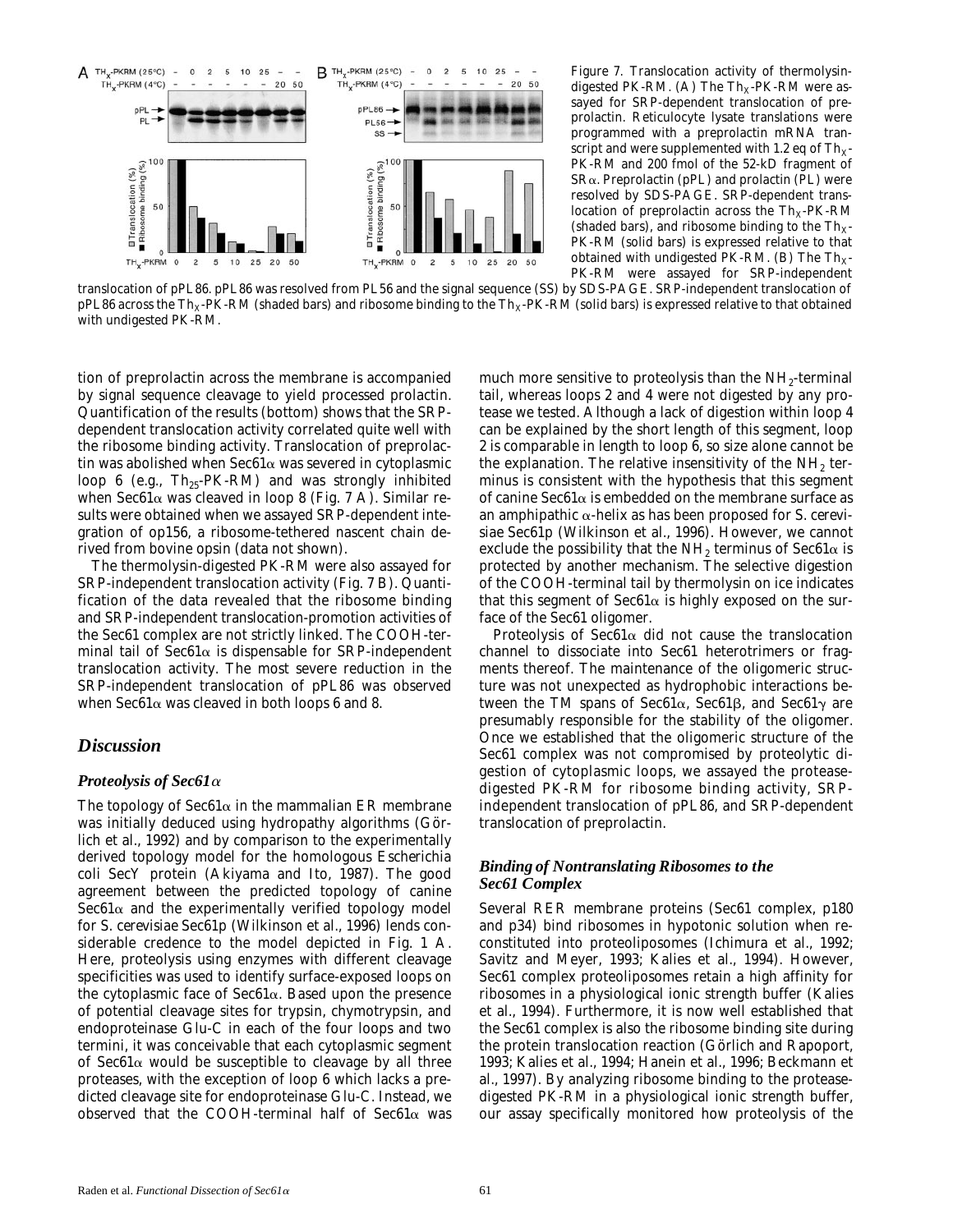Sec61 complex altered binding of nontranslating ribosomes to the translocation channel.

Our results support the hypothesis that the ribosome binding activity of the Sec61 complex can be ascribed to Sec61 $\alpha$ . More than 50% of Sec61 $\gamma$  remained intact in protease-digested membranes that lacked detectable ribosome binding (e.g.,  $T_5$ -PK-RM and  $V_{200}$ -PK-RM), demonstrating that Sec $61\gamma$  is not sufficient for ribosome binding activity. The extreme sensitivity of  $\text{Sec61}\beta$  to thermolysin digestion (not shown) yielded the  $Th_2-PK-RM$  that lack intact  $\text{Sec61}\beta$  yet retain considerable ribosome binding activity. Kalies et al. (1994) had also concluded that  $Sec61\beta$ was dispensable for ribosome binding to the Sec61 complex. However, we cannot exclude the possibility that Sec61 $\beta$  or Sec61 $\gamma$  help stabilize the association between the ribosome and Sec $61\alpha$ .

As the ultrastructural evidence indicates that the ribosome is tethered to the Sec61 complex via a single visible junction (Beckmann et al., 1997), it would be logical to suggest that the most exposed surface on  $\text{Sec61}\alpha$  is the ribosome-binding site. In support of the hypothesis that the most protease-accessible regions of  $\text{Sec61}\alpha$  might correspond to the ribosome binding site, we observed that Sec61 complexes that lack intact Sec61 $\alpha$  subunits do not bind nontranslating ribosomes. A comparison of 12 eukaryotic Sec61 $\alpha$  sequences reveals that loops 6 and 8 are highly conserved, particularly with respect to the location and number of charged amino acids. Because the COOH terminus of  $\text{Sec61}\alpha$  is one of the least conserved cytoplasmic segments of the Sec61 complex, an important role for the COOH terminus of Sec61 $\alpha$  in ribosome binding was unexpected. The results obtained with the  $C_1$ -PK-RM and the  $Th_2$ -PK-RM strongly support the hypothesis that loop 8 is required for ribosome binding to the Sec61 complex. Selective cleavage of the COOH-terminal tail of  $Sec61\alpha$ , by thermolysin on ice  $(Th<sub>50</sub>-PK-RM)$ , showed that this segment of  $\text{Sec61}\alpha$  is crucial for the binding of a nontranslating ribosome to the translocation channel.

Assuming that proteolysis of the translocation channel results in a random digestion of  $\text{Sec61}\alpha$  subunits in a tetramer of Sec61 heterotrimers, the partially digested membranes should contain a mixture of translocation channels that have between zero and four intact Sec61 $\alpha$  subunits. One unexpected result was the observation that ribosome binding to the protease-digested PK-RM requires more than one intact Sec61 $\alpha$  subunit per translocation channel. Consider an example of membranes that retain  $\sim$ 50% intact Sec61 $\alpha$  (e.g., C<sub>1</sub>-PK-RM or Th<sub>2</sub>-PK-RM). A random 50% digestion of tetrameric translocation channels would yield a binomial distribution of channels that contain zero to four intact Sec61 $\alpha$  subunits (6.25% with zero intact, 25% with one intact, 37.5% with two intact, 25% with three intact, and 6.25% with four intact). The number of ribosome binding sites we detect in  $C_1$ -PK-RM or Th<sub>2</sub>-PK-RM (40–50% of that present in PK-RM) is much greater than the 6% of complexes that retain four intact Sec61 $\alpha$  subunits, and is much less than the 94% of complexes that retain at least one intact  $\text{Sec61}\alpha$  subunit. Instead, our results are best explained by a model that requires multivalent contact between the ribosome and two or three Sec61 $\alpha$ subunits per Sec61 oligomer. In this regard, our demonstration that the Sec61 oligomer remains intact following

proteolysis was a critical observation. Based upon the minimal protein bridge that tethers a ribosome to the yeast Sec61 oligomer (Beckmann et al., 1997), one might have predicted that three of the Sec61 $\alpha$  subunits in a tetrameric translocation channel could be proteolyzed without reducing ribosome binding activity. Our interpretation of this apparent paradox is that physiological salt-insensitive binding of the ribosome to the canine Sec61 complex requires one or more secondary contact points that were not observed in the three-dimensional reconstructions of the *S*. *cerevisiae* ribosome-Sec61 complex.

# *The Signal Sequence Contributes to the Specificity and Affinity of RNC Attachment*

The three independent methods we used to analyze RNC binding provided evidence that protease-severed Sec61 complexes bind RNCs with a reduced capacity and a reduced affinity relative to intact Sec61 complexes. Nonetheless, RNC binding to the Sec61 complex cannot be directly equated with high affinity ribosome binding activity. Attachment of the pPL86 RNCs to Sec61 complexes that lack high affinity ribosome binding activity is most readily explained by the hypothesis that the signal sequence of the nascent polypeptide is a second ligand that contributes significantly to the specificity and affinity of the interaction between an RNC and the Sec61 complex. RNCs that lack a signal sequence (e.g., ffLuc77) bind poorly to the protease-digested Sec61 complexes. How can we rationalize this conclusion with the previous data showing that 80S ribosomes compete with RNCs for SRP-independent binding to the translocation channel? As noted previously (Raden and Gilmore, 1998), 80S ribosomes do not compete on a 1:1 basis with RNCs for binding to the Sec61 complex. We hypothesize that the signal sequence substantially enhances the affinity of the RNC for the translocation channel by reducing the dissociation rate of the ribosome from the Sec61 complex. When ribosome competition experiments were conducted using the proteasedigested PK-RM, we observed that free ribosomes were twofold less effective as competitors of RNC binding, which is consistent with the view that the affinity between the ribosome and the Sec61 complex was reduced by proteolysis. Photo cross-linking studies indicate that the signal sequence of a nascent polypeptide is inserted into the yeast Sec61 complex, so that it contacts TM spans 2 and 7 (Plath et al., 1998). Our results strongly suggest that signal sequence insertion occurs in a region of  $\text{Sec61}\alpha$  that is inaccessible to proteases, hence, it is distinct from the cytoplasmic loops that contact the ribosome.

# *SRP-independent Translocation of Polypeptides through Protease-digested Sec61 Complexes*

SRP-independent translocation through the Sec61 complex is thought to accurately mimic the RNC binding, nascent chain insertion and transport phases of the translocation reaction. When RNCs are targeted by the SRP-independent pathway, binding of the RNC to the Sec61 complex is signal sequence–independent (Lauring et al., 1995a), and is competitively inhibited by the presence of nontranslating 80S ribosomes (Lauring et al., 1995b; Neuhof et al., 1998; Raden and Gilmore, 1998). All of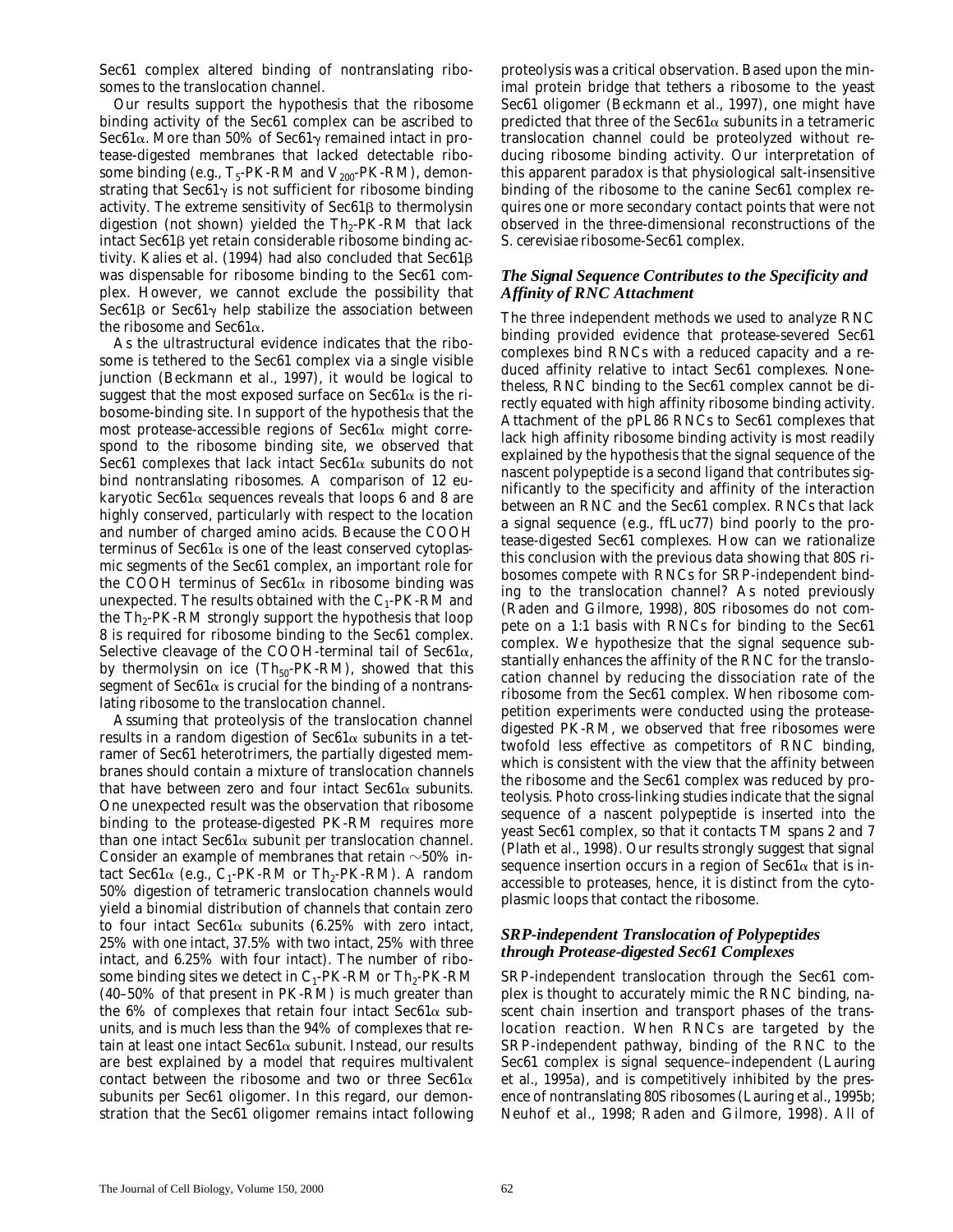the SRP-independent translocation assays described here used RNC preparations that contained the nascent chain– associated complex (NAC). NAC, a ribosome-associated protein, is proposed to be a negative regulator of RNC binding to the Sec61 complex (Lauring et al., 1995a,b). However, this conclusion has been challenged because the endogenous NAC in wheat germ and reticulocyte lysate cytosol does not prevent RNC binding to the Sec61 complex (Neuhof et al., 1998; Raden and Gilmore, 1998), therefore, removal of NAC was not necessary.

When we assayed SRP-independent translocation across the protease-digested PK-RM, we made several unexpected observations. Protease-digested PK-RM that lack binding sites for nontranslating ribosomes remain competent for SRP-independent translocation of pPL86. These results indicate that a functional interaction between a nascent polypeptide and the translocation channel is not strictly dependent upon an initial high affinity binding of the ribosome to Sec61 complex. The most definitive resolution of the ribosome binding and the translocation promotion activities of the Sec61 complex was obtained by limited digestion of Sec61 $\alpha$  with thermolysin. Cleavage of the COOH terminus of  $\text{Sec61}\alpha$  drastically reduced ribosome-binding activity while having a relatively modest effect upon SRP-independent translocation of pPL86.

The interaction between an RNC and the Sec61 complex progresses through several distinct stages as the nascent polypeptide increases in length (Crowley et al., 1994; Jungnickel and Rapoport, 1995; Nicchitta and Zheng, 1997). RNCs bearing preprolactin chains that are shorter than 70 residues are attached in a salt-sensitive manner even though the nascent polypeptide is in contact with Sec $61\alpha$ . Salt-resistant RNC attachment occurs upon further elongation when the signal sequence is inserted into a protease-inaccessible environment in the translocation channel (Connolly et al., 1989; Jungnickel and Rapoport, 1995; Nicchitta and Zheng, 1997). Gating of the lumenal end of the translocation channel also occurs at this stage of nascent chain elongation and transport (Crowley et al., 1994; Hamman et al., 1998). Although the pPL86 nascent chain is of sufficient length to support the more stable interaction between an RNC and the Sec61 complex, we observed that the interaction between an RNC and the translocation channel was substantially weakened by proteolysis of Sec61a. RNCs bearing pPL86 did not remain attached to the protease-digested PK-RM on sucrose flotation gradients in a physiological ionic strength buffer (Fig. 4 A). Gel filtration chromatography, which avoids exposure of the sample to 2 M sucrose and high centrifugal fields, provided evidence that the RNCs were bound to the protease-digested PK-RM (Fig. 4, B and C). Further evidence that the RNC–Sec61 interaction was altered was provided by the finding that the junction between the ribosome and the membrane was not sufficiently tight to prevent access of a macromolecular probe (proteinase K) to the nascent polypeptide.

# *Regions of Sec61*a *Implicated in RNC Binding and Protein Translocation*

All of the protease-digested PK-RM described here were also assayed for SRP-dependent translocation activity us-

ing the procedure shown in Fig. 7 A (Song et al., 2000). As shown here for the Th<sub>25</sub>-PK-RM, digestion of Sec61 $\alpha$  in either cytoplasmic loop 6 or loop 8 leads to a complete block in the SRP-dependent translocation pathway. The restrictive block of the SRP-dependent targeting pathway is most readily explained by the accumulation of an upstream translocation intermediate that precedes transfer of the RNC from SRP54 to Sec61a (Song et al., 2000). The SRP-independent pathway was not as severely inhibited by proteolysis of Sec $61\alpha$ ; cleavage within loops 6 and 8 reduced RNC binding and nascent chain translocation. Although the moderate reduction in SRP-independent translocation activity probably reflects the reduced affinity of the translocation channel for the ribosome, our results strongly suggest that the translocation-promoting function of the Sec61 complex resides in a protease-inaccessible region of Sec61a. A molecular genetic dissection of Sec61p has suggested that an intact cytoplasmic loop 6 is crucial for the in vivo function of the Sec61 complex (Wilkinson et al., 1997). Complementary  $NH<sub>2</sub>$ -and COOH-terminal segments of Sec61p were tested for the ability to suppress a  $sec61$  null allele. With the exception of  $NH_2$ -terminal segments truncated within loops 6 or 7, coexpression of the complementary fragment yielded a functional Sec61p. Thus, an intact loop 6 in Sec61 $\alpha$  appears to be crucial for translocation of proteins across the ER. Our results indicate that loop 8 and the COOH terminus are required for high affinity binding of ribosome to the Sec61 complex. We propose that these two segments cooperate to form a ribosome-binding platform that is responsible for both the primary and secondary contacts between the translocation channel and the ribosome. Whereas a detailed description of the ribosome-binding site in  $\text{Sec61}\alpha$  will require further ultrastructural and molecular genetic analysis, the results described here show that the COOH-terminal half of Sec $61\alpha$  should be the focus for further scrutiny.

We thank Gert Kreibich, Chistopher Nicchitta, Tom Rapoport, and Peter Walter for providing antibodies to ribophorin I, Sec61 $\alpha$ , and Sec61 $\beta$ , and SR<sub>B</sub>, respectively. We thank Kennan Kellaris (Georgetown University, Washington, DC) for raising antisera to the COOH terminus of  $\text{Sec61}\alpha$ while she was a postdoctoral fellow in this lab.

This work was supported by National Institutes of Health grant PHS GM 35687.

Submitted: 12 November 1999 Revised: 31 May 2000 Accepted: 31 May 2000

#### *References*

- Adelman, M.R., D.D. Sabatini, and G. Blobel. 1973. Ribosome–membrane interaction. Nondestructive disassembly of rat liver rough microsomes into ribosomal and membrane components. *J. Cell Biol.* 56:206–229.
- Akiyama, Y., and K. Ito. 1987. Topology analysis of the SecY protein, an integral membrane protein involved in protein export in *Escherichia coli*. *EMBO (Eur. Mol. Biol. Organ.) J.* 6:3465–3470.
- Beckmann, R., D. Bubeck, R. Grassucci, P. Penczek, A. Verschoor, G. Blobel, and J. Frank. 1997. Alignment of conduits for the nascent polypeptide chain in the ribosome-Sec61 complex. *Science.* 278:2123–2126.
- Borgese, N., W. Mok, G. Kreibich, and D.D. Sabatini. 1974. Ribosomal-membrane interaction: in vitro binding of ribosomes to microsomal membranes. *J. Mol. Biol.* 88:559–580.
- Collins, P., and R. Gilmore. 1991. Ribosome binding to the endoplasmic reticulum: a 180-kD protein identified by cross-linking to membrane bound ribosomes is not required for ribosome binding activity. *J. Cell Biol.* 114:639–649.
- Connolly, T., and R. Gilmore. 1989. The signal recognition particle receptor mediates the GTP-dependent displacement of SRP from the signal sequence of the nascent polypeptide. *Cell.* 57:599–610.